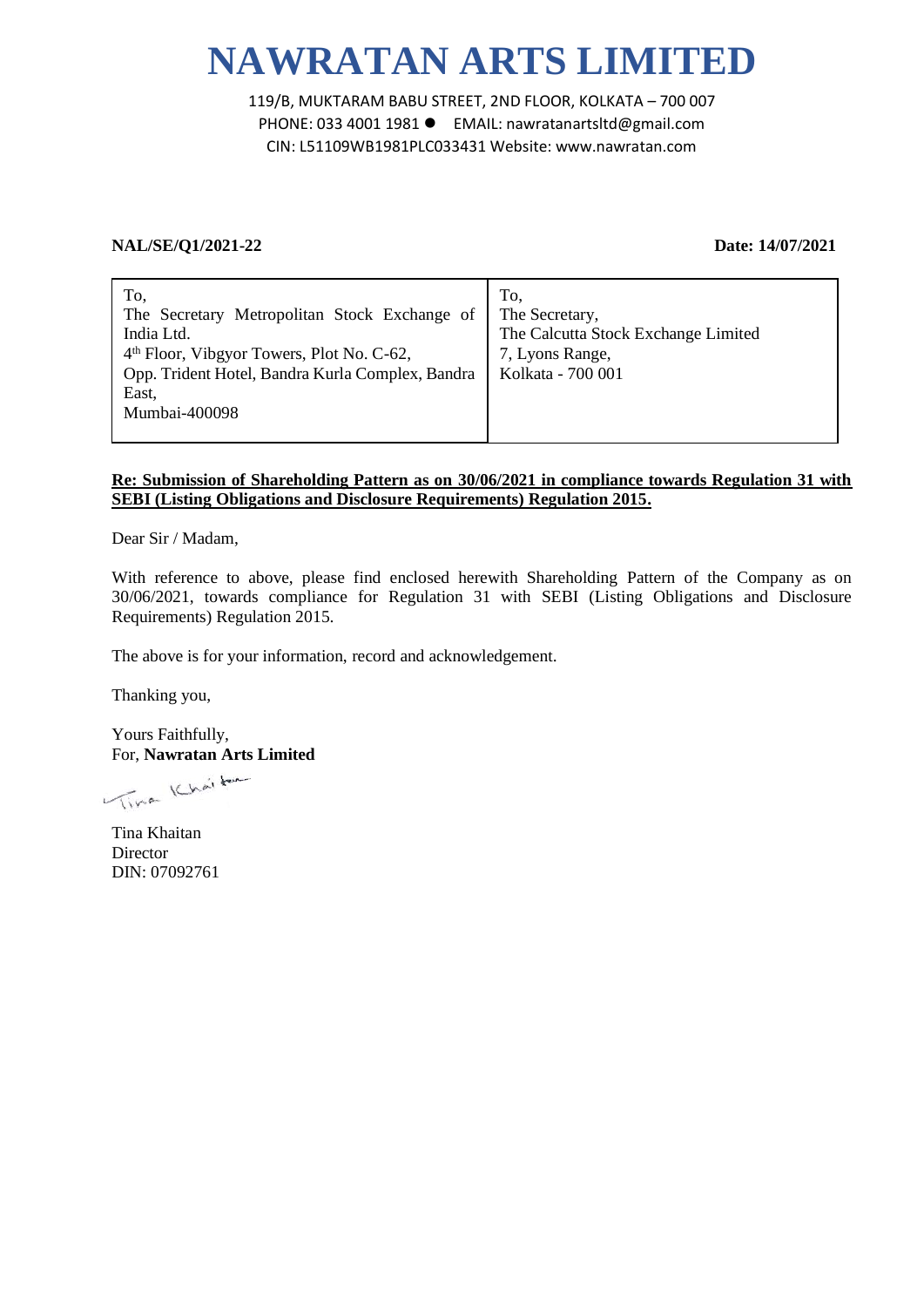#### Annexure - I

### **Format of holding of specified securities**

1. Name of Listed Entity: NAWRATAN ARTS LTD (CIN:L51109WB1981PLC033431)

2. Scrip Code - Name of Scrip -,- Class of Security Equity

- a. If under 31 (1)(b) then indicate the report for Quarter ending: 30/06/2021 3. Share Holding Pattern Filed under : Reg. 31(1)(a)/Reg. 31(1)(b)/Reg. 31(1)(c )
	- b. If under 31(1)(c ) then indicate date of allotment/extinguishment

4. **Declaration** : The Listed entity is required to submit the following declaration to the extent of submission of information:-

| <b>IParticulars</b>                                                                      | Yes* | $No*$ |
|------------------------------------------------------------------------------------------|------|-------|
| 1 Whether the Listed Entity has issued any partly paid up shares?                        |      | No    |
| 2 Whether the Listed Entity has issued any Convertible Securities or Warrants?           |      | No    |
| 3 Whether the Listed Entity has any shares against which depository receipts are issued? |      | No    |
| 4 Whether the Listed Entity has any shares in Locked-in?                                 |      | No    |
| 5 Whether any shares held by promoters are pledge or otherwise encumbered?               |      | No    |

there is 'No' declared by Listed Entity in above table the values will be considered as 'Zero' by default on submission of the format of holding of specified securities. \* If the Listed Entity selects the option 'No' for the questions above, the columus for the partly paid up shares, Outstanding Convertible Securities/Warrants, depository receipts, locked-in shares, No of shares pledged or otherwise encumbered by promoters, as applicable, shall not be displayed at the time of dissemination on the Stock Exchange website.Also wherever

5. The tabular format for disclosure of holding of specified securities is as follows:-

 $k_{\rm F}$ 

For **Nawratan Arts Limited**

Kamal Khaitan (Director) DIN: 02758017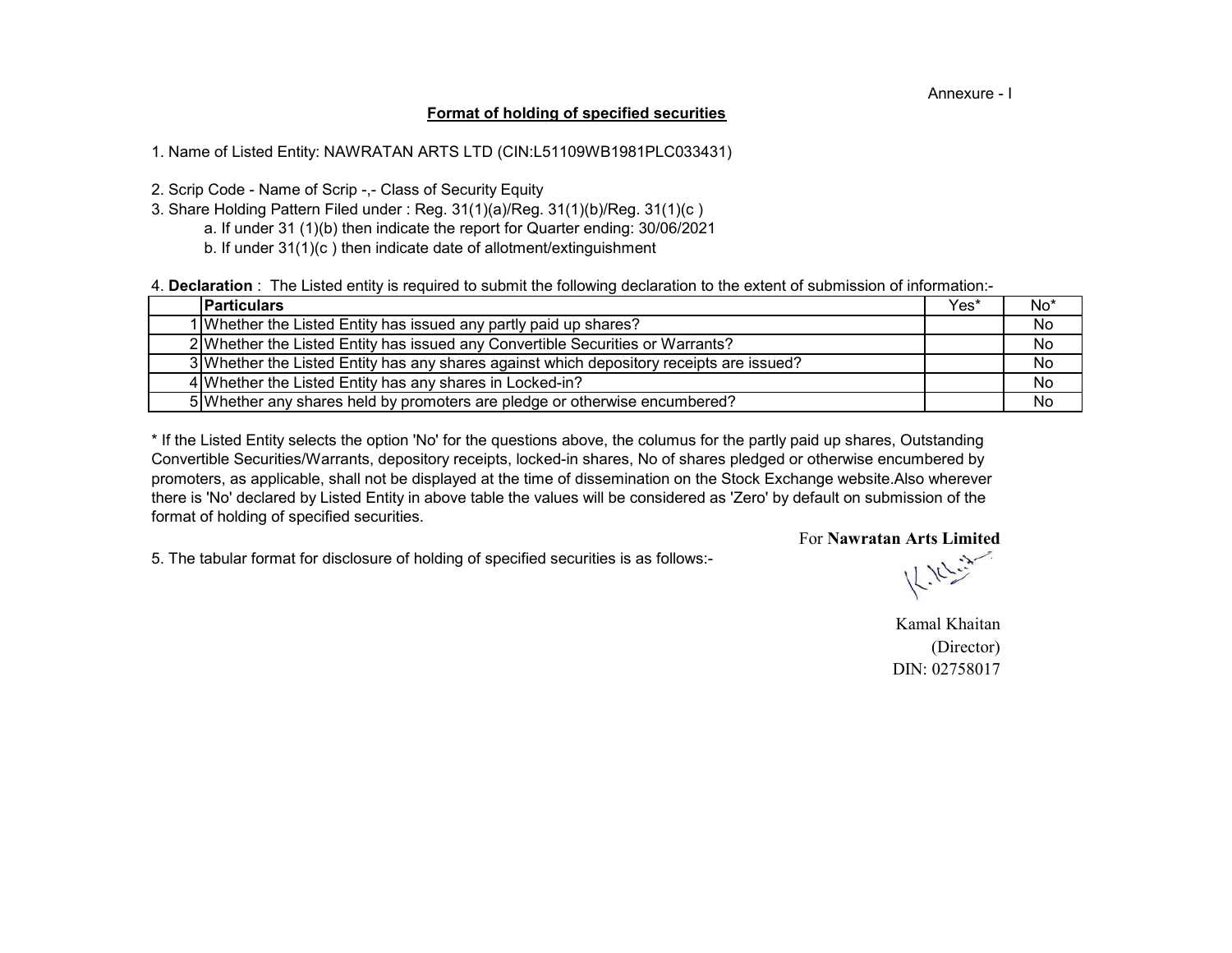| NAWRATAN ARTS LTD                                                            |  |
|------------------------------------------------------------------------------|--|
| Table I - Summary Statement holding of specified securities as on 30/06/2021 |  |

| Categ   | Category of<br>shareholder                     | Nos. of<br>shareholde | No. of fully<br>paid up equity<br>shares held | No.of Partly<br>paid-up     | No. of<br>shares<br>underlying | Total<br>nos.shares<br>held | Shareholding<br>as a % of<br>total no. of<br>shares<br>(calculated as<br>per SCRR, | Number of<br>Voting<br>Rights held<br>in each<br>class of<br>securities<br>(IX) |                         |         |                                   | No of<br>shares<br>Underlying<br>outstanding<br>convertible | Shareholding as<br>a % assuming<br>full conversion<br>of convertible<br>securities (as a<br>percentage of | Number of Locked in<br>shares (XII) |                                          | Number of shares<br>pledged or otherwise<br>encumbered (XIII) |                                          | Number of<br>equity<br>shares held<br>in<br>dematerializ |
|---------|------------------------------------------------|-----------------------|-----------------------------------------------|-----------------------------|--------------------------------|-----------------------------|------------------------------------------------------------------------------------|---------------------------------------------------------------------------------|-------------------------|---------|-----------------------------------|-------------------------------------------------------------|-----------------------------------------------------------------------------------------------------------|-------------------------------------|------------------------------------------|---------------------------------------------------------------|------------------------------------------|----------------------------------------------------------|
| ory (I) | (II)                                           | rs (III)              | (IV)                                          | equity shares<br>held $(V)$ | Depository<br>Receipts<br>(VI) | $(VII)=(IV)+$<br>$(V)+(VI)$ | 1957)<br>(VIII)<br>As a % of<br>$(A+B+C2)$                                         | No of<br>Voting<br>Rights                                                       | Class eg:x   Class eg:y | Total   | Total as a<br>$%$ of<br>$(A+B+C)$ | securities<br>(including<br>Warrants)<br>(X)                | diluted share<br>capital)<br>$(XI)= (VII)+(X)$<br>As a % of<br>$(A+B+C2)$                                 | No. (a)                             | As a % of<br>total<br>shares<br>held (b) | No. (a)                                                       | As a % of<br>total<br>shares<br>held (b) | ed form<br>(XIV)                                         |
| (A)     | Promoter &<br>Promoter<br>group                |                       | 172000                                        |                             |                                | 172000                      | 15.6364                                                                            | 172000                                                                          |                         | 172000  | 15.6364                           |                                                             | 15.6364                                                                                                   | $\Omega$                            | 0.0000                                   |                                                               | 0.0000                                   | 172000                                                   |
| (B)     | Public                                         | 412                   | 928000                                        | $\Omega$                    |                                | 928000                      | 84.3636                                                                            | 928000                                                                          |                         | 928000  | 84.3636                           |                                                             | 84.3636                                                                                                   | $\Omega$                            | 0.0000                                   | <b>NA</b>                                                     |                                          | 670750                                                   |
| (C)     | Non<br>Promoter -<br>Non Public                |                       |                                               |                             |                                |                             |                                                                                    |                                                                                 |                         |         |                                   |                                                             |                                                                                                           |                                     |                                          | <b>NA</b>                                                     |                                          |                                                          |
| (C1)    | Shares<br>underlying<br><b>DRs</b>             |                       |                                               |                             |                                |                             | <b>NA</b>                                                                          |                                                                                 |                         |         |                                   |                                                             |                                                                                                           |                                     |                                          | <b>NA</b>                                                     |                                          |                                                          |
| (C2)    | Shares<br>held by<br>Employee<br><b>Trusts</b> |                       |                                               |                             |                                |                             |                                                                                    |                                                                                 |                         |         |                                   |                                                             |                                                                                                           |                                     |                                          | <b>NA</b>                                                     |                                          |                                                          |
|         | Total                                          | 414                   | 1100000                                       | $\overline{0}$              | $\overline{0}$                 | 1100000                     | 100.0000                                                                           | 1100000                                                                         | $\Omega$                | 1100000 | 100.0000                          | $\Omega$                                                    | 100.0000                                                                                                  |                                     | $\overline{0}$                           |                                                               |                                          | 842750                                                   |

For **Nawratan Arts Limited**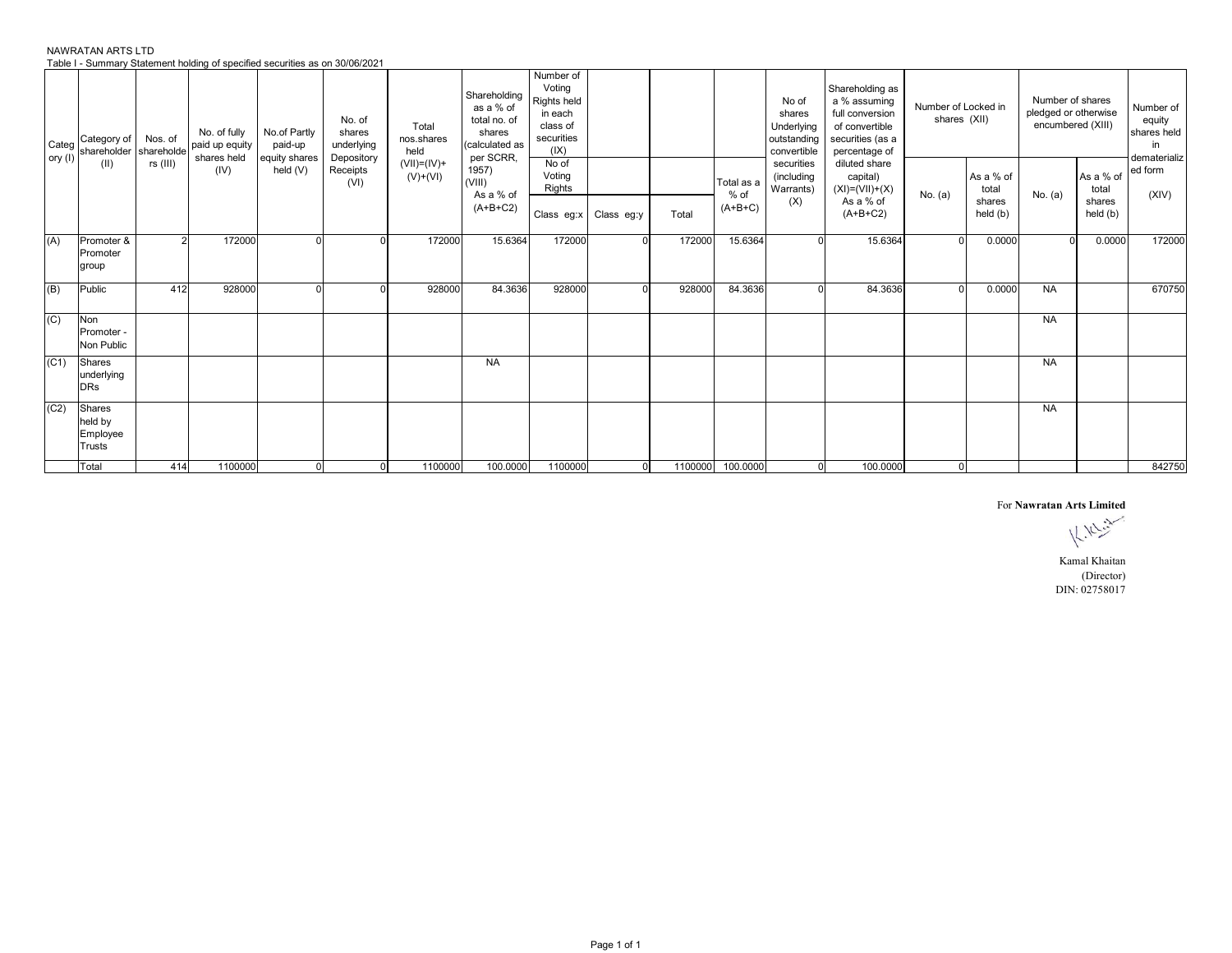|     | NAWRATAN ARTS LTD                                                                                     |             |                                   |                                                          |                                               |                                                                   |                                                               |                                                                                         |                                               |                                        |          |                                                 |                                                                                                             |                                                                                                                                                          |                |                                       |          |                                           |                                                                               |
|-----|-------------------------------------------------------------------------------------------------------|-------------|-----------------------------------|----------------------------------------------------------|-----------------------------------------------|-------------------------------------------------------------------|---------------------------------------------------------------|-----------------------------------------------------------------------------------------|-----------------------------------------------|----------------------------------------|----------|-------------------------------------------------|-------------------------------------------------------------------------------------------------------------|----------------------------------------------------------------------------------------------------------------------------------------------------------|----------------|---------------------------------------|----------|-------------------------------------------|-------------------------------------------------------------------------------|
|     | Table II - Statement Showing shareholding pattern of the Promoter and Promoter Group as on 30/06/2021 |             |                                   |                                                          |                                               |                                                                   |                                                               |                                                                                         |                                               |                                        |          |                                                 |                                                                                                             |                                                                                                                                                          |                |                                       |          |                                           |                                                                               |
|     |                                                                                                       |             |                                   |                                                          |                                               |                                                                   |                                                               |                                                                                         | Number of Voting Rights held in each class of |                                        |          |                                                 |                                                                                                             | Shareholding                                                                                                                                             |                | Number of Locked in                   |          | Number of shares                          |                                                                               |
|     |                                                                                                       |             |                                   |                                                          |                                               |                                                                   |                                                               | Sharehold                                                                               |                                               | securities (IX)<br>No of Voting Rights |          |                                                 |                                                                                                             | as a %<br>assuming<br>full                                                                                                                               |                | shares (XII)                          |          | pledged or otherwise<br>encumbered (XIII) |                                                                               |
|     | Category & Name of the<br>Shareholders (I)                                                            | PAN<br>(II) | Nos. of<br>sharehold<br>ers (III) | No. of fully<br>paid up<br>equity<br>shares held<br>(IV) | Partly paid-up<br>equity shares<br>held $(V)$ | Nos. of<br>shares<br>underlying<br>Depository<br>Receipts<br>(VI) | Total<br>nos.shares<br>held<br>$(VII) = (IV) +$<br>$(V)+(VI)$ | ing %<br>calculated<br>as per<br>SCRR.<br>1957)<br>As a %<br>of<br>$(A+B+C2)$<br>(VIII) | Class x                                       | Class <sub>y</sub>                     | Total    | Total as<br>a % of<br>Total<br>Voting<br>rights | No of<br>shares<br>Underlying<br>outstanding<br>convertible<br>securities<br>(including<br>Warrants)<br>(X) | conversion<br>of<br>convertible<br>securities<br>(as a<br>percentage<br>of diluted<br>share<br>capital)<br>$(XI) = (VII) + (X)$<br>As a % of<br>$A+B+C2$ | No. (a)        | As a % of<br>total shares<br>held (b) | No. (a)  | As a % of<br>total<br>shares<br>held (b)  | Number of<br>equity<br>shares held<br>in.<br>dematerializ<br>ed form<br>(XIV) |
| (1) | Indian                                                                                                |             |                                   |                                                          |                                               |                                                                   |                                                               |                                                                                         |                                               |                                        |          |                                                 |                                                                                                             |                                                                                                                                                          |                |                                       |          |                                           |                                                                               |
| (a) | Individuals/Hindu undivided Family                                                                    |             |                                   | 15000                                                    | $\mathbf 0$                                   | $\Omega$                                                          | 15000                                                         | 1.3636                                                                                  | 15000                                         | $\Omega$                               | 15000    | 1.3636                                          | $\Omega$                                                                                                    | 1.3636                                                                                                                                                   | $\Omega$       | 0.0000                                | $\Omega$ | 0.0000                                    | 15000                                                                         |
|     | <b>PRADEEP GOENKA</b>                                                                                 | AAFHP2259D  | $\mathbf{1}$                      | 15000                                                    | $\mathbf 0$                                   | $\overline{0}$                                                    | 15000                                                         | 1.3636                                                                                  | 15000                                         | $\overline{0}$                         | 15000    | 1.3636                                          | $\circ$                                                                                                     | 1.3636                                                                                                                                                   | $\overline{0}$ | 0.0000                                | $\Omega$ | 0.0000                                    | 15000                                                                         |
|     | Central Government/State                                                                              |             |                                   |                                                          |                                               |                                                                   |                                                               |                                                                                         |                                               |                                        |          |                                                 |                                                                                                             |                                                                                                                                                          |                |                                       |          |                                           |                                                                               |
| (b) | Government(s)                                                                                         |             |                                   |                                                          |                                               |                                                                   |                                                               |                                                                                         |                                               |                                        |          |                                                 | $\Omega$                                                                                                    | 0.0000                                                                                                                                                   | $\Omega$       | 0.0000                                |          | 0.0000                                    | $\mathbf{0}$                                                                  |
| (c) | <b>Financial Institutions/Banks</b>                                                                   |             |                                   |                                                          |                                               |                                                                   |                                                               |                                                                                         |                                               |                                        |          |                                                 | $\Omega$                                                                                                    | 0.0000                                                                                                                                                   | $\overline{0}$ | 0.0000                                | $\Omega$ | 0.0000                                    | $\Omega$                                                                      |
| (d) | Any Other (specify)                                                                                   |             |                                   |                                                          |                                               |                                                                   |                                                               |                                                                                         |                                               |                                        |          |                                                 | $\Omega$                                                                                                    | 0.0000                                                                                                                                                   | $\overline{0}$ | 0.0000                                | $\Omega$ | 0.0000                                    | $\overline{0}$                                                                |
|     | <b>Bodies Corporate</b>                                                                               |             | $\overline{1}$                    | 157000                                                   | $\mathbf{0}$                                  | $\overline{0}$                                                    | 157000                                                        | 14.2727                                                                                 | 157000                                        | $\overline{0}$                         |          | 157000 14.2727                                  | $\Omega$                                                                                                    | 14.2727                                                                                                                                                  | $\Omega$       | 0.0000                                | $\Omega$ | 0.0000                                    | 157000                                                                        |
|     | LHP PRIVATE LIMITED                                                                                   | AAACL9250G  | -1                                | 157000                                                   | $\mathbf 0$                                   | $\overline{0}$                                                    | 157000                                                        | 14.2727                                                                                 | 157000                                        | $\overline{0}$                         |          | 157000 14.2727                                  | $\Omega$                                                                                                    | 14.2727                                                                                                                                                  | $\overline{0}$ | 0.0000                                | $\Omega$ | 0.0000                                    | 157000                                                                        |
|     | Sub Total                                                                                             |             | $\overline{2}$                    | 172000                                                   | $\overline{0}$                                | $\overline{0}$                                                    | 172000                                                        | 15.6364                                                                                 | 172000                                        | $\overline{0}$                         |          | 172000 15.6364                                  | $\Omega$                                                                                                    | 15.6364                                                                                                                                                  | $\overline{0}$ | 0.0000                                | $\Omega$ | 0.0000                                    | 172000                                                                        |
| (2) | Foreign                                                                                               |             |                                   |                                                          |                                               |                                                                   |                                                               |                                                                                         |                                               |                                        |          |                                                 |                                                                                                             |                                                                                                                                                          |                |                                       |          |                                           |                                                                               |
| (a) | Individuals (Non-Resident<br>Individuals/Foreign Individuals)                                         |             |                                   |                                                          |                                               |                                                                   |                                                               |                                                                                         |                                               |                                        |          |                                                 |                                                                                                             | 0.0000                                                                                                                                                   | $\Omega$       | 0.0000                                |          | 0.0000                                    | $\Omega$                                                                      |
| (b) | Government                                                                                            |             |                                   |                                                          |                                               |                                                                   |                                                               |                                                                                         |                                               |                                        |          |                                                 | $\Omega$                                                                                                    | 0.0000                                                                                                                                                   | $\Omega$       | 0.0000                                | $\Omega$ | 0.0000                                    | $\Omega$                                                                      |
|     |                                                                                                       |             |                                   |                                                          |                                               |                                                                   |                                                               |                                                                                         |                                               |                                        |          |                                                 |                                                                                                             |                                                                                                                                                          |                |                                       |          |                                           |                                                                               |
| (c) | Institutions                                                                                          |             |                                   |                                                          |                                               |                                                                   |                                                               |                                                                                         |                                               |                                        |          |                                                 | $\Omega$                                                                                                    | 0.0000                                                                                                                                                   | $\overline{0}$ | 0.0000                                | $\Omega$ | 0.0000                                    | $\overline{0}$                                                                |
| (d) | Foreign Portfolio Investor                                                                            |             |                                   |                                                          |                                               |                                                                   |                                                               |                                                                                         |                                               |                                        |          |                                                 | $\Omega$                                                                                                    | 0.0000                                                                                                                                                   | $\Omega$       | 0.0000                                | $\Omega$ | 0.0000                                    | $\mathbf 0$                                                                   |
| (e) | Any Other (specify)                                                                                   |             |                                   |                                                          |                                               |                                                                   |                                                               |                                                                                         |                                               |                                        |          |                                                 | $\Omega$                                                                                                    | 0.0000                                                                                                                                                   | $\overline{0}$ | 0.0000                                | $\Omega$ | 0.0000                                    | $\mathbf 0$                                                                   |
|     | Sub Total                                                                                             |             | $\overline{0}$                    | $\mathbf 0$                                              | $\mathbf 0$                                   | $\overline{0}$                                                    | $\Omega$                                                      | 0.0000                                                                                  | $\Omega$                                      | $\Omega$                               | $\Omega$ | 0.0000                                          | $\Omega$                                                                                                    | 0.0000                                                                                                                                                   | $\Omega$       | 0.0000                                |          | 0.0000                                    | $\Omega$                                                                      |
|     | <b>Total Shareholding of Promoter</b><br>and Promoter Group<br>$(A)=(A)(1)+(A)(2)$                    |             | $\overline{2}$                    | 172000                                                   | $\mathbf 0$                                   | $\overline{0}$                                                    | 172000                                                        | 15.6364                                                                                 | 172000                                        | $\Omega$                               | 172000   | 15.6364                                         | $\overline{0}$                                                                                              | 15.6364                                                                                                                                                  | $\Omega$       | 0.0000                                | $\Omega$ | 0.0000                                    | 172000                                                                        |

This is in Reference to the he Information submitted under Table I & II of the captioned Shareholding Pattern for the quarter ended 30/06/2021 we would like to state that M/s. LHP Private Limited (LHP) has sold 157000 Equi representing 1.36% of the Equity & Voting share capital of Nawratan Arts Limited as on 30/06/2021.

For **Nawratan Arts Limited**

Kamal Khaitan (Director)

DIN: 02758017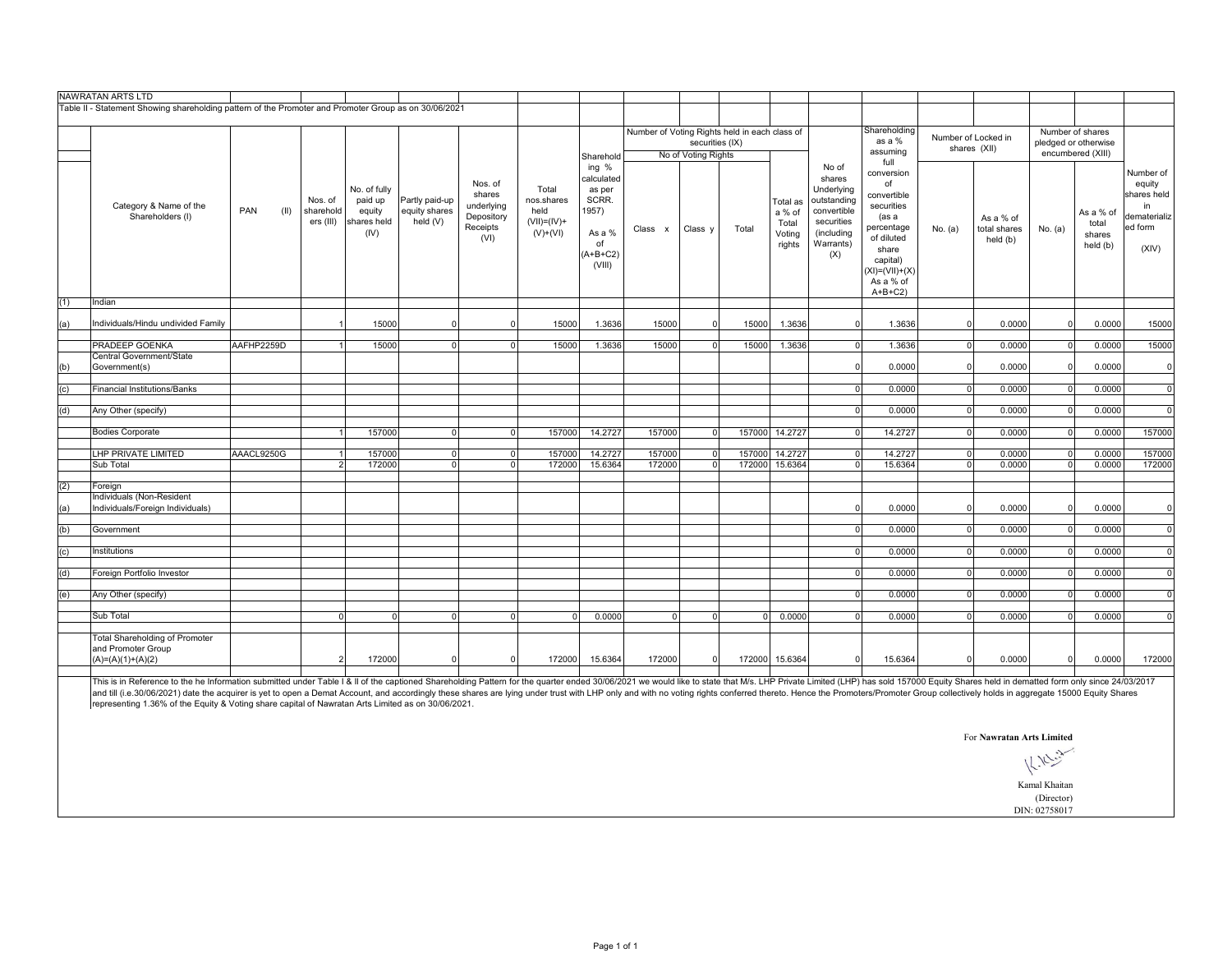|     | NAWRATAN ARTS LTD                                                                             |            |                         |                               |                              |                                              |                                        |                                                        |                |                     |                                                                  |                                              |                                                             |                                                                                                                 |                                     |                                          |                                       |                                                                        |                                          |
|-----|-----------------------------------------------------------------------------------------------|------------|-------------------------|-------------------------------|------------------------------|----------------------------------------------|----------------------------------------|--------------------------------------------------------|----------------|---------------------|------------------------------------------------------------------|----------------------------------------------|-------------------------------------------------------------|-----------------------------------------------------------------------------------------------------------------|-------------------------------------|------------------------------------------|---------------------------------------|------------------------------------------------------------------------|------------------------------------------|
|     | Table III - Statement Showing shareholding pattern of the Public shareholder as on 30/06/2021 |            |                         |                               |                              |                                              |                                        |                                                        |                |                     |                                                                  |                                              |                                                             |                                                                                                                 |                                     |                                          |                                       |                                                                        |                                          |
|     |                                                                                               |            | Nos. of                 | No. of fully<br>paid up       | Partly<br>paid-up            | Nos. of<br>shares                            | Total<br>nos.shares                    | Sharehol<br>ding %<br>calculate<br>d as per            |                | No of Voting Rights | Number of Voting Rights held in each class of<br>securities (IX) |                                              | No of<br>shares<br>Underlying<br>outstanding                | Shareholding<br>as a %<br>assuming full<br>conversion of<br>convertible                                         | Number of Locked in<br>shares (XII) |                                          |                                       | Number of<br>shares<br>pledged or<br>otherwise<br>encumbered<br>(XIII) | Number<br>of equity<br>shares<br>held in |
|     | Category & Name of the<br>Shareholders (I)                                                    | PAN (II)   | sharehold<br>ers (III)  | equity<br>shares held<br>(IV) | equity<br>shares<br>held (V) | underlying<br>Depository<br>Receipts<br>(VI) | held<br>$(VII) = (IV) +$<br>$(V)+(VI)$ | SCRR.<br>1957)<br>As a %<br>of<br>$(A+B+C2)$<br>(VIII) | Class x        | Class y             | Total                                                            | Total as a<br>% of Total<br>Voting<br>rights | convertible<br>securities<br>(including<br>Warrants)<br>(X) | securities (as<br>a percentage<br>of diluted<br>share capital)<br>$(XI) = (VII) + (X)$<br>As a % of<br>$A+B+C2$ | No. (a)                             | As a % of<br>total<br>shares<br>held (b) | No.<br>(Not<br>applic<br>able)<br>(a) | As a %<br>of total<br>shares<br>held<br>(Not<br>applica<br>ble) (b)    | demateria<br>ized form<br>(XIV)          |
| (1) | Institutions                                                                                  |            |                         |                               |                              |                                              |                                        |                                                        |                |                     |                                                                  |                                              |                                                             |                                                                                                                 |                                     |                                          |                                       |                                                                        |                                          |
| (a) | Mutual Funds / UTI                                                                            |            |                         |                               |                              |                                              |                                        |                                                        |                |                     |                                                                  |                                              |                                                             |                                                                                                                 |                                     |                                          |                                       |                                                                        |                                          |
|     |                                                                                               |            |                         |                               |                              |                                              |                                        |                                                        |                |                     |                                                                  |                                              |                                                             |                                                                                                                 |                                     |                                          |                                       |                                                                        |                                          |
| (b) | Venture Capital Funds                                                                         |            |                         |                               |                              |                                              |                                        |                                                        |                |                     |                                                                  |                                              |                                                             |                                                                                                                 |                                     |                                          |                                       |                                                                        |                                          |
|     |                                                                                               |            |                         |                               |                              |                                              |                                        |                                                        |                |                     |                                                                  |                                              |                                                             |                                                                                                                 |                                     |                                          |                                       |                                                                        |                                          |
| (c) | Alternate Investment Funds                                                                    |            |                         |                               |                              |                                              |                                        |                                                        |                |                     |                                                                  |                                              |                                                             |                                                                                                                 |                                     |                                          |                                       |                                                                        |                                          |
|     |                                                                                               |            |                         |                               |                              |                                              |                                        |                                                        |                |                     |                                                                  |                                              |                                                             |                                                                                                                 |                                     |                                          |                                       |                                                                        |                                          |
| (d) | Foreign Venture Capital Investors                                                             |            |                         |                               |                              |                                              |                                        |                                                        |                |                     |                                                                  |                                              |                                                             |                                                                                                                 |                                     |                                          |                                       |                                                                        |                                          |
| (e) | Foreign Portfolio Investors                                                                   |            |                         |                               |                              |                                              |                                        |                                                        |                |                     |                                                                  |                                              |                                                             |                                                                                                                 |                                     |                                          |                                       |                                                                        |                                          |
|     |                                                                                               |            |                         |                               |                              |                                              |                                        |                                                        |                |                     |                                                                  |                                              |                                                             |                                                                                                                 |                                     |                                          |                                       |                                                                        |                                          |
| (f) | Financial Institutions / Banks                                                                |            |                         |                               |                              |                                              |                                        |                                                        |                |                     |                                                                  |                                              |                                                             |                                                                                                                 |                                     |                                          |                                       |                                                                        |                                          |
|     |                                                                                               |            |                         |                               |                              |                                              |                                        |                                                        |                |                     |                                                                  |                                              |                                                             |                                                                                                                 |                                     |                                          |                                       |                                                                        |                                          |
|     |                                                                                               |            |                         |                               |                              |                                              |                                        |                                                        |                |                     |                                                                  |                                              |                                                             |                                                                                                                 |                                     |                                          |                                       |                                                                        |                                          |
| (g) | <b>Insurance Companies</b>                                                                    |            |                         |                               |                              |                                              |                                        |                                                        |                |                     |                                                                  |                                              |                                                             |                                                                                                                 |                                     |                                          |                                       |                                                                        |                                          |
| (h) | Provident Funds / Pension Funds                                                               |            |                         |                               |                              |                                              |                                        |                                                        |                |                     |                                                                  |                                              |                                                             |                                                                                                                 |                                     |                                          |                                       |                                                                        |                                          |
|     |                                                                                               |            |                         |                               |                              |                                              |                                        |                                                        |                |                     |                                                                  |                                              |                                                             |                                                                                                                 |                                     |                                          |                                       |                                                                        |                                          |
| (i) | Any Other (specify)                                                                           |            |                         |                               |                              |                                              |                                        |                                                        |                |                     |                                                                  |                                              |                                                             |                                                                                                                 |                                     |                                          |                                       |                                                                        |                                          |
|     |                                                                                               |            |                         |                               |                              |                                              |                                        |                                                        |                |                     |                                                                  |                                              |                                                             |                                                                                                                 |                                     |                                          |                                       |                                                                        |                                          |
|     | Sub Total                                                                                     |            | $\Omega$                | $\overline{0}$                | $\circ$                      | $\circ$                                      | 0                                      | 0.0000                                                 | $\overline{0}$ | $\Omega$            | $\overline{0}$                                                   | 0.0000                                       | $\overline{0}$                                              | 0.0000                                                                                                          | $\mathsf 0$                         | 0.0000                                   | <b>NA</b>                             |                                                                        |                                          |
|     |                                                                                               |            |                         |                               |                              |                                              |                                        |                                                        |                |                     |                                                                  |                                              |                                                             |                                                                                                                 |                                     |                                          |                                       |                                                                        |                                          |
|     | Central Government / State                                                                    |            |                         |                               |                              |                                              |                                        |                                                        |                |                     |                                                                  |                                              |                                                             |                                                                                                                 |                                     |                                          |                                       |                                                                        |                                          |
| (2) | Government(s) / President of India                                                            |            |                         |                               |                              |                                              |                                        |                                                        |                |                     |                                                                  |                                              |                                                             |                                                                                                                 |                                     |                                          |                                       |                                                                        |                                          |
|     |                                                                                               |            |                         |                               |                              |                                              |                                        |                                                        |                |                     |                                                                  |                                              |                                                             |                                                                                                                 |                                     |                                          |                                       |                                                                        |                                          |
| (3) | Non-Institutions                                                                              |            |                         |                               |                              |                                              |                                        |                                                        |                |                     |                                                                  |                                              |                                                             |                                                                                                                 |                                     |                                          |                                       |                                                                        |                                          |
| (a) | Individuals-                                                                                  |            |                         |                               |                              |                                              |                                        |                                                        |                |                     |                                                                  |                                              |                                                             |                                                                                                                 |                                     |                                          |                                       |                                                                        |                                          |
|     |                                                                                               |            |                         |                               |                              |                                              |                                        |                                                        |                |                     |                                                                  |                                              |                                                             |                                                                                                                 |                                     |                                          |                                       |                                                                        |                                          |
|     | Individual shareholders holding<br>nominal share capital upto Rs.2<br>lakhs                   |            | 359                     | 150950                        | $\overline{0}$               | $\circ$                                      | 150950                                 | 13.7227                                                | 150950         | $\Omega$            | 150950                                                           | 13.7227                                      | $^{\circ}$                                                  | 13.7227                                                                                                         | 0                                   | 0.0000                                   | <b>NA</b>                             |                                                                        |                                          |
|     |                                                                                               |            |                         |                               |                              |                                              |                                        |                                                        |                |                     |                                                                  |                                              |                                                             |                                                                                                                 |                                     |                                          |                                       |                                                                        |                                          |
|     | <b>BRAJENDRA SINGH</b>                                                                        | CIOPS6204E | $\mathfrak{p}$          | 12500                         | $\circ$                      | $\circ$                                      | 12500                                  | 1.1364                                                 | 12500          | 0                   | 12500                                                            | 1.1364                                       | $\circ$                                                     | 1.1364                                                                                                          | 0                                   | 0.0000                                   | <b>NA</b>                             |                                                                        | 0                                        |
|     | ii.Individual shareholders holding<br>nominal share capital in excess of<br>Rs.2 lakhs        |            | 15                      | 705850                        | $\circ$                      | $\circ$                                      | 705850                                 | 64.1682                                                | 705850         | $\Omega$            | 705850                                                           | 64.1682                                      | $\overline{0}$                                              | 64.1682                                                                                                         | $\mathsf 0$                         | 0.0000                                   | NA                                    |                                                                        | 620750                                   |
|     |                                                                                               |            |                         |                               |                              |                                              |                                        |                                                        |                |                     |                                                                  |                                              |                                                             |                                                                                                                 |                                     |                                          |                                       |                                                                        |                                          |
|     | PANKAJ DHANUKA HUF                                                                            | AAOHP8856M | 1                       | 61000                         | $\circ$                      | $\overline{0}$                               | 61000                                  | 5.5455                                                 | 61000          | $\overline{0}$      | 61000                                                            | 5.5455                                       | $\circ$                                                     | 5.5455                                                                                                          | 0                                   | 0.0000                                   | <b>NA</b>                             |                                                                        | 61000                                    |
|     | Nita Agarwal                                                                                  | AVWPA5435A | $\mathbf{1}$            | 60500                         | $\overline{0}$               | $\overline{0}$                               | 60500                                  | 5.5000                                                 | 60500          | $\Omega$            | 60500                                                            | 5.5000                                       | $\overline{0}$                                              | 5.5000                                                                                                          | 0                                   | 0.0000                                   | <b>NA</b>                             |                                                                        | 60500                                    |
|     | PAWAN KUMAR SUREKA                                                                            | ALQPS6815C | $\overline{1}$          | 54000                         | $\overline{0}$               | $\overline{0}$                               | 54000                                  | 4.9091                                                 | 54000          | $\mathbf{0}$        | 54000                                                            | 4.9091                                       | $\overline{0}$                                              | 4.9091                                                                                                          | $\mathbf 0$                         | 0.0000                                   | <b>NA</b>                             |                                                                        | 54000                                    |
|     | SUBODH KUMAR SINGHANIA                                                                        |            |                         |                               |                              |                                              |                                        |                                                        |                |                     |                                                                  |                                              |                                                             |                                                                                                                 |                                     |                                          |                                       |                                                                        |                                          |
|     | <b>HUF</b>                                                                                    | ABAHS7071N | 1                       | 54000                         | $\overline{0}$               | $\circ$                                      | 54000                                  | 4.9091                                                 | 54000          | $\mathbf 0$         | 54000                                                            | 4.9091                                       | $\mathbf 0$                                                 | 4.9091                                                                                                          | $\mathsf 0$                         | 0.0000                                   | <b>NA</b>                             |                                                                        | 54000                                    |
|     | PAWAN KUMAR SUREKA                                                                            | AAEHP6137P |                         | 54000                         | $\circ$                      | $\circ$                                      | 54000                                  | 4.9091                                                 | 54000          | $\Omega$            | 54000                                                            | 4.9091                                       | $\overline{0}$                                              | 4.9091                                                                                                          | $\mathbf 0$                         | 0.0000                                   | <b>NA</b>                             |                                                                        | 54000                                    |
|     | CHANDAN AGARWAL                                                                               | BKBPA9840E | $\overline{\mathbf{2}}$ | 52850                         | $\circ$                      | $\overline{0}$                               | 52850                                  | 4.8045                                                 | 52850          | $\mathbf 0$         | 52850                                                            | 4.8045                                       | $\circ$                                                     | 4.8045                                                                                                          | 0                                   | 0.0000                                   | <b>NA</b>                             |                                                                        | 47250                                    |
|     | ROHIT BAGARIA                                                                                 | CKIPB0194G | $\mathbf{1}$            | 51440                         | $\overline{0}$               | $\overline{0}$                               | 51440                                  | 4.6764                                                 | 51440          | $\Omega$            | 51440                                                            | 4.6764                                       | $\overline{0}$                                              | 4.6764                                                                                                          | $\mathbf 0$                         | 0.0000                                   | <b>NA</b>                             |                                                                        | 51440                                    |
|     | PREMCHAND BAGARIA                                                                             | BAHPB8619J | 1                       | 50000                         | $\overline{0}$               | $\overline{0}$                               | 50000                                  | 4.5455                                                 | 50000          | $\overline{0}$      | 50000                                                            | 4.5455                                       | $\overline{0}$                                              | 4.5455                                                                                                          | 0                                   | 0.0000                                   | <b>NA</b>                             |                                                                        | 50000                                    |
|     | LAXMI KANT BAGARIA                                                                            | AGUPB6783B | $\overline{2}$          | 49560                         | $\overline{0}$               | $\overline{0}$                               | 49560                                  | 4.5055                                                 | 49560          | $\mathbf 0$         | 49560                                                            | 4.5055                                       | $\overline{0}$                                              | 4.5055                                                                                                          | 0                                   | 0.0000                                   | <b>NA</b>                             |                                                                        | 40560                                    |
|     | KAILASH DHANUKA                                                                               | AGSPD1388G | $\overline{2}$          | 48000                         | $\circ$                      | $\overline{0}$                               | 48000                                  | 4.3636                                                 | 48000          | $\overline{0}$      | 48000                                                            | 4.3636                                       | $\overline{0}$                                              | 4.3636                                                                                                          | $^{\circ}$                          | 0.0000                                   | <b>NA</b>                             |                                                                        | 40000                                    |
|     | RAMESH KUMAR BAGARIA                                                                          | AGVPB1714F | $\overline{2}$          | 45500                         | $\overline{0}$               | $\overline{0}$                               | 45500                                  | 4.1364                                                 | 45500          | $\overline{0}$      | 45500                                                            | 4.1364                                       | $\overline{0}$                                              | 4.1364                                                                                                          | 0                                   | 0.0000                                   | <b>NA</b>                             |                                                                        | 38000                                    |
|     | KAILASH DHANUKA HUF                                                                           | AAJHK2600K | 1                       | 45000                         | $\overline{0}$               | $\overline{\mathbf{0}}$                      | 45000                                  | 4.0909                                                 | 45000          | $\overline{0}$      | 45000                                                            | 4.0909                                       | $\overline{0}$                                              | 4.0909                                                                                                          | $\overline{0}$                      | 0.0000                                   | <b>NA</b>                             |                                                                        | 45000                                    |
|     | JAYSHREE BOTHRA                                                                               |            | $\mathbf{1}$            | 30000                         | $\overline{0}$               | $\overline{0}$                               | 30000                                  | 2.7273                                                 | 30000          | $\mathbf{0}$        | 30000                                                            | 2.7273                                       | $\overline{0}$                                              | 2.7273                                                                                                          | $\mathsf 0$                         | 0.0000                                   | <b>NA</b>                             |                                                                        | $\Omega$                                 |
|     | SAYAR BOTHRA                                                                                  |            | 1                       | 25000                         | $\circ$                      | $\circ$                                      | 25000                                  | 2.2727                                                 | 25000          | $\overline{0}$      | 25000                                                            | 2.2727                                       | $\overline{0}$                                              | 2.2727                                                                                                          | 0                                   | 0.0000                                   | <b>NA</b>                             |                                                                        | $\Omega$                                 |
|     | MADAN MOHAN DHANUKA.                                                                          | AAGHM4618E | 1                       | 25000                         | 0                            | $\overline{0}$                               | 25000                                  | 2.2727                                                 | 25000          | $\mathbf 0$         | 25000                                                            | 2.2727                                       | $\overline{0}$                                              | 2.2727                                                                                                          | $\mathbf 0$                         | 0.0000                                   | <b>NA</b>                             |                                                                        | 25000                                    |
|     |                                                                                               |            |                         |                               |                              |                                              |                                        |                                                        |                |                     |                                                                  |                                              |                                                             |                                                                                                                 |                                     |                                          |                                       |                                                                        |                                          |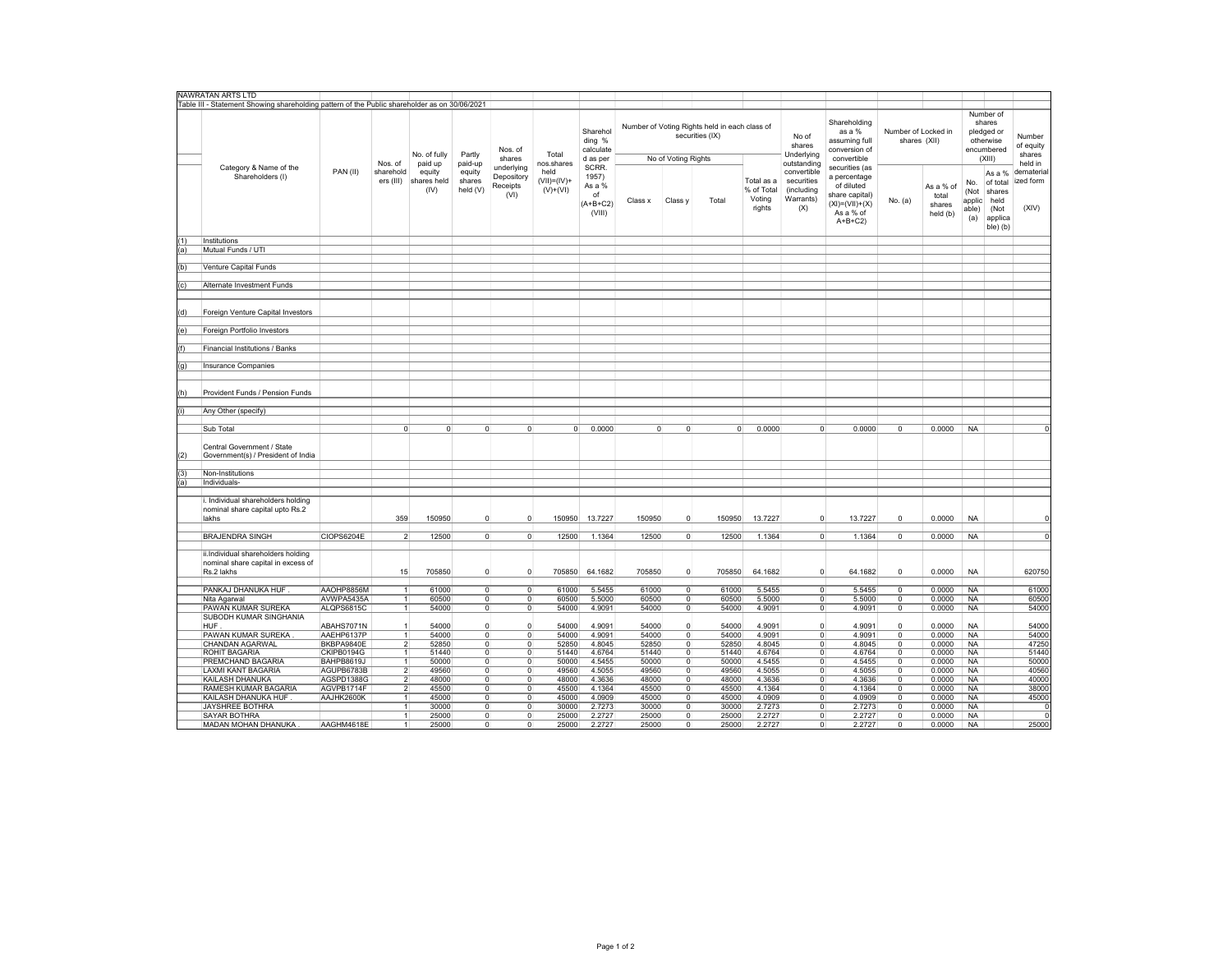|     | NAWRATAN ARTS LTD                                                                             |            |                        |                               |                              |                                              |                                     |                                                        |         |                     |                                                                  |                                              |                                                             |                                                                                                                 |                                     |                                          |                                                                        |                                                                     |                                          |  |
|-----|-----------------------------------------------------------------------------------------------|------------|------------------------|-------------------------------|------------------------------|----------------------------------------------|-------------------------------------|--------------------------------------------------------|---------|---------------------|------------------------------------------------------------------|----------------------------------------------|-------------------------------------------------------------|-----------------------------------------------------------------------------------------------------------------|-------------------------------------|------------------------------------------|------------------------------------------------------------------------|---------------------------------------------------------------------|------------------------------------------|--|
|     | Table III - Statement Showing shareholding pattern of the Public shareholder as on 30/06/2021 |            |                        |                               |                              |                                              |                                     |                                                        |         |                     |                                                                  |                                              |                                                             |                                                                                                                 |                                     |                                          |                                                                        |                                                                     |                                          |  |
|     |                                                                                               |            | Nos. of                | No. of fully<br>paid up       | Partly<br>paid-up            | Nos. of<br>shares                            | Total<br>nos.shares                 | Sharehol<br>ding %<br>calculate<br>d as per            |         | No of Voting Rights | Number of Voting Rights held in each class of<br>securities (IX) |                                              | No of<br>shares<br>Underlying<br>outstanding                | Shareholding<br>as a %<br>assuming full<br>conversion of<br>convertible                                         | Number of Locked in<br>shares (XII) |                                          | Number of<br>shares<br>pledged or<br>otherwise<br>encumbered<br>(XIII) |                                                                     | Number<br>of equity<br>shares<br>held in |  |
|     | Category & Name of the<br>Shareholders (I)                                                    | PAN(II)    | sharehold<br>ers (III) | equity<br>shares held<br>(IV) | equity<br>shares<br>held (V) | underlying<br>Depository<br>Receipts<br>(VI) | held<br>$(VII)=(IV)+$<br>$(V)+(VI)$ | SCRR.<br>1957)<br>As a %<br>of<br>$(A+B+C2)$<br>(VIII) | Class x | Class y             | Total                                                            | Total as a<br>% of Total<br>Voting<br>rights | convertible<br>securities<br>(including<br>Warrants)<br>(X) | securities (as<br>a percentage<br>of diluted<br>share capital)<br>$(XI) = (VII) + (X)$<br>As a % of<br>$A+B+C2$ | No. (a)                             | As a % of<br>total<br>shares<br>held (b) | No.<br>(Not<br>applic<br>able)<br>(a)                                  | As a %<br>of total<br>shares<br>held<br>(Not<br>applica<br>ble) (b) | dematerial<br>ized form<br>(XIV)         |  |
|     |                                                                                               |            |                        |                               |                              |                                              |                                     |                                                        |         |                     |                                                                  |                                              |                                                             |                                                                                                                 |                                     |                                          |                                                                        |                                                                     |                                          |  |
| (b) | NBFCs registered with RBI                                                                     |            |                        |                               |                              |                                              |                                     |                                                        |         |                     |                                                                  |                                              |                                                             |                                                                                                                 |                                     |                                          |                                                                        |                                                                     |                                          |  |
| (c) | <b>Employee Trusts</b>                                                                        |            |                        |                               |                              |                                              |                                     |                                                        |         |                     |                                                                  |                                              |                                                             |                                                                                                                 |                                     |                                          |                                                                        |                                                                     |                                          |  |
|     |                                                                                               |            |                        |                               |                              |                                              |                                     |                                                        |         |                     |                                                                  |                                              |                                                             |                                                                                                                 |                                     |                                          |                                                                        |                                                                     |                                          |  |
| (d) | Overseas Depositories (holding<br>DRs) (balancing figure)                                     |            |                        |                               |                              |                                              |                                     |                                                        |         |                     |                                                                  |                                              |                                                             |                                                                                                                 |                                     |                                          |                                                                        |                                                                     |                                          |  |
|     |                                                                                               |            |                        |                               |                              |                                              |                                     |                                                        |         |                     |                                                                  |                                              |                                                             |                                                                                                                 |                                     |                                          |                                                                        |                                                                     |                                          |  |
|     | (e)<br>Any Other (specify)                                                                    |            |                        |                               |                              |                                              |                                     |                                                        |         |                     |                                                                  |                                              |                                                             |                                                                                                                 |                                     |                                          |                                                                        |                                                                     |                                          |  |
|     | <b>Bodies Corporate</b>                                                                       |            | 38                     | 71200                         | $\overline{0}$               | $\overline{0}$                               | 71200                               | 6.4727                                                 | 71200   | $\Omega$            | 71200                                                            | 6.4727                                       | $\overline{0}$                                              | 6.4727                                                                                                          | $\overline{0}$                      | 0.0000                                   | <b>NA</b>                                                              |                                                                     | 50000                                    |  |
|     | <b>DENTAX INDIA LIMITED</b>                                                                   | AABCD1191K |                        | 50000                         | $\overline{0}$               | $\circ$                                      | 50000                               | 4.5455                                                 | 50000   | $\Omega$            | 50000                                                            | 4.5455                                       | $\Omega$                                                    | 4.5455                                                                                                          | $^{\circ}$                          | 0.0000                                   | <b>NA</b>                                                              |                                                                     | 50000                                    |  |
|     | EXIM SCRIPT VANIJYA PVT LTD                                                                   |            |                        | 17600                         | $\overline{0}$               | $\overline{0}$                               | 17600                               | 1.6000                                                 | 17600   | $\Omega$            | 17600                                                            | 1.6000                                       | $\Omega$                                                    | 1.6000                                                                                                          | $\mathbf 0$                         | 0.0000                                   | <b>NA</b>                                                              |                                                                     | $\epsilon$                               |  |
|     |                                                                                               |            |                        |                               |                              |                                              |                                     |                                                        |         |                     |                                                                  |                                              |                                                             |                                                                                                                 |                                     |                                          |                                                                        |                                                                     |                                          |  |
|     | Sub Total                                                                                     |            | 412                    | 928000                        | $\overline{0}$               | $\overline{0}$                               | 928000                              | 84.3636                                                | 928000  | $\Omega$            | 928000                                                           | 84.3636                                      | $\Omega$                                                    | 84.3636                                                                                                         | $\overline{0}$                      | 0.0000                                   | <b>NA</b>                                                              |                                                                     | 670750                                   |  |
|     | <b>Total Public Shareholding</b><br>$(B)=(B)(1)+(B)(2)+(B)(3)$                                |            | 412                    | 928000                        | $\overline{0}$               | $\mathbf 0$                                  | 928000                              | 84.3636                                                | 928000  | $\overline{0}$      | 928000                                                           | 84.3636                                      | $\Omega$                                                    | 84.3636                                                                                                         | $\mathbf 0$                         | 0.0000                                   | <b>NA</b>                                                              |                                                                     | 670750                                   |  |
|     |                                                                                               |            |                        |                               |                              |                                              |                                     |                                                        |         |                     |                                                                  |                                              |                                                             |                                                                                                                 |                                     |                                          |                                                                        |                                                                     |                                          |  |
|     |                                                                                               |            |                        |                               |                              |                                              |                                     |                                                        |         |                     |                                                                  |                                              |                                                             |                                                                                                                 |                                     | For Nawratan Arts Limited                |                                                                        |                                                                     |                                          |  |
|     |                                                                                               |            |                        |                               |                              |                                              |                                     |                                                        |         |                     |                                                                  |                                              |                                                             |                                                                                                                 |                                     | K. Nelsin                                |                                                                        |                                                                     |                                          |  |
|     |                                                                                               |            |                        |                               |                              |                                              |                                     |                                                        |         |                     |                                                                  |                                              |                                                             |                                                                                                                 |                                     | Kamal Khaitan                            |                                                                        |                                                                     |                                          |  |
|     |                                                                                               |            |                        |                               |                              |                                              |                                     |                                                        |         |                     |                                                                  |                                              |                                                             |                                                                                                                 |                                     |                                          | (Director)                                                             |                                                                     |                                          |  |
|     |                                                                                               |            |                        |                               |                              |                                              |                                     |                                                        |         |                     |                                                                  |                                              |                                                             |                                                                                                                 |                                     | DIN: 02758017                            |                                                                        |                                                                     |                                          |  |
|     |                                                                                               |            |                        |                               |                              |                                              |                                     |                                                        |         |                     |                                                                  |                                              |                                                             |                                                                                                                 |                                     |                                          |                                                                        |                                                                     |                                          |  |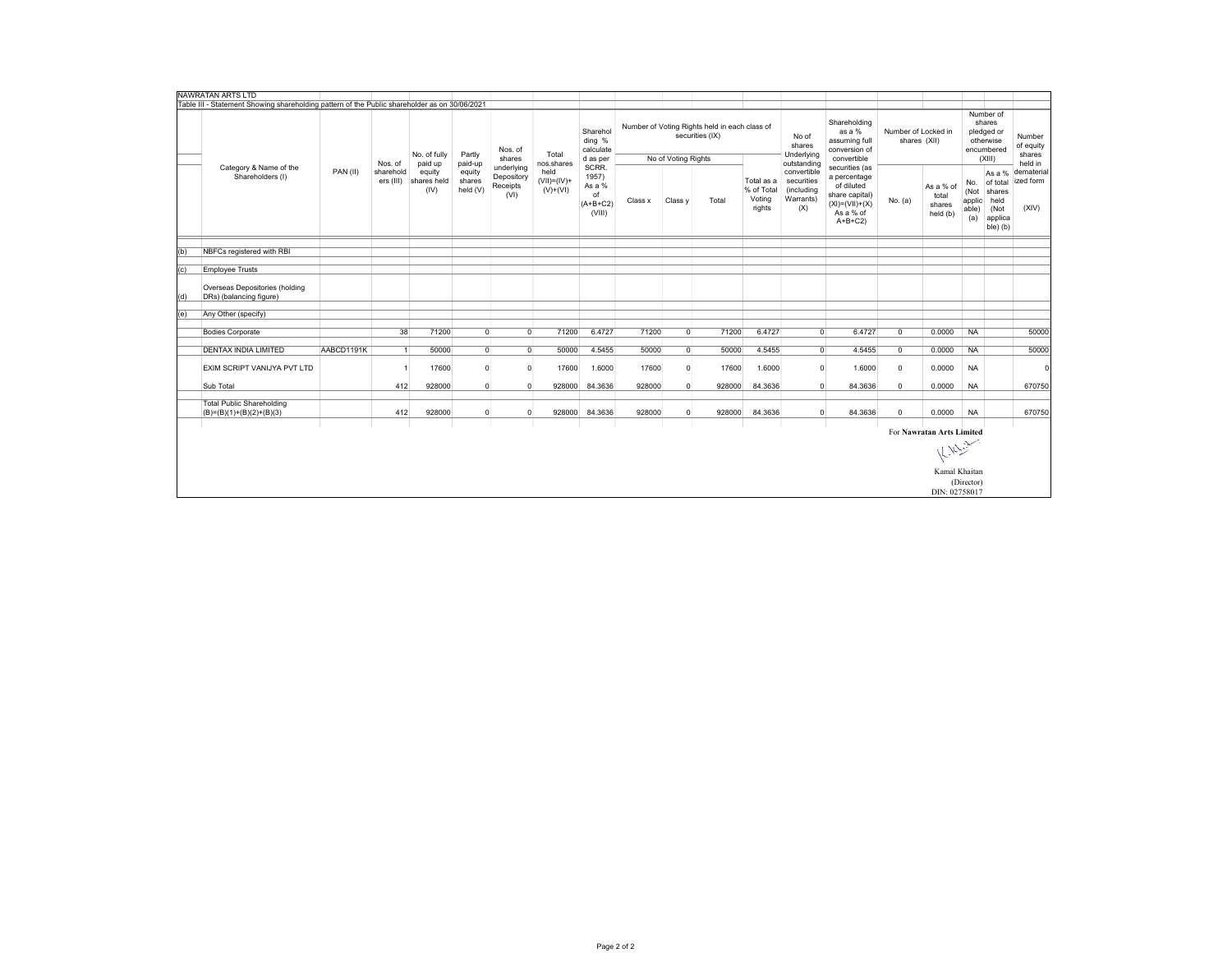|     | NAWRATAN ARTS LTD                                                                                               |                   |                        |                                                          |                                                 |                                                        |                                                                |                                                                       |         |                      |                                                                  |                                                 |                                                                                          |                                                                                                                                                 |                                     |                                          |                                           |                                                                                 |                                                       |
|-----|-----------------------------------------------------------------------------------------------------------------|-------------------|------------------------|----------------------------------------------------------|-------------------------------------------------|--------------------------------------------------------|----------------------------------------------------------------|-----------------------------------------------------------------------|---------|----------------------|------------------------------------------------------------------|-------------------------------------------------|------------------------------------------------------------------------------------------|-------------------------------------------------------------------------------------------------------------------------------------------------|-------------------------------------|------------------------------------------|-------------------------------------------|---------------------------------------------------------------------------------|-------------------------------------------------------|
|     | Table Iv - Statement Showing shareholding pattern of the Non Promoter - Non Public shareholder as on 30/06/2021 |                   |                        |                                                          |                                                 |                                                        |                                                                |                                                                       |         |                      |                                                                  |                                                 |                                                                                          |                                                                                                                                                 |                                     |                                          |                                           |                                                                                 |                                                       |
|     |                                                                                                                 |                   |                        |                                                          |                                                 | Nos. of                                                |                                                                | Sharehol<br>ding %<br>calculate                                       |         | No of Voting Rights  | Number of Voting Rights held in each class of<br>securities (IX) |                                                 | No of<br>shares                                                                          | Total<br>Shareholding<br>as a %<br>assuming full                                                                                                | Number of Locked in<br>shares (XII) |                                          | Number of<br>pledged or<br>otherwise      | shares<br>encumbere<br>d (XIII)                                                 | Number of<br>equity                                   |
|     | Category & Name of the<br>Shareholders (I)                                                                      | No of<br>PAN (II) | sharehold<br>ers (III) | No. of fully<br>paid up<br>equity<br>shares held<br>(IV) | Partly paid-<br>up equity<br>shares<br>held (V) | shares<br>underlying<br>Depository<br>Receipts<br>(VI) | Total<br>nos.share<br>s held<br>$(VII) = (IV)$<br>$+ (V)+(VI)$ | d as per<br>SCRR.<br>1957)<br>As a %<br>of<br>$(A+B+C2$<br>$)$ (VIII) | Class x | Class y              | Total                                                            | Total as a<br>% of<br>Total<br>Voting<br>rights | Underlying<br>outstanding<br>convertible<br>securities<br>(including<br>Warrants)<br>(X) | conversion of<br>convertible<br>securities (as<br>a percentage<br>of diluted<br>share capital)<br>$(XI) = (VII) + (X)$<br>As a % of<br>$A+B+C2$ | No. $(a)$                           | As a %<br>of total<br>shares<br>held (b) | No.<br>(Not<br>appli<br>cabl<br>e)<br>(a) | As a<br>$%$ of<br>total<br>share<br>s<br>held<br>(Not<br>applic<br>able)<br>(b) | shares held<br>in<br>dematerializ<br>ed form<br>(XIV) |
| (1) | Custodian / DR Holder                                                                                           |                   |                        |                                                          |                                                 |                                                        |                                                                |                                                                       |         |                      |                                                                  |                                                 |                                                                                          |                                                                                                                                                 |                                     |                                          |                                           |                                                                                 |                                                       |
|     |                                                                                                                 |                   |                        |                                                          |                                                 |                                                        |                                                                |                                                                       |         |                      |                                                                  |                                                 |                                                                                          |                                                                                                                                                 |                                     |                                          |                                           |                                                                                 |                                                       |
| (2) | Employee Benefit Trust (under<br>SEBI (Share based Employee<br>Benefit) Regulations, 2014)                      |                   |                        |                                                          |                                                 |                                                        |                                                                |                                                                       |         |                      |                                                                  |                                                 |                                                                                          |                                                                                                                                                 |                                     |                                          |                                           |                                                                                 |                                                       |
|     | Total Non Promoter - Non Public<br>Shareholding (C)=(C)(1)+(C)(2)                                               |                   | $\mathbf 0$            |                                                          | $\mathbf 0$<br>$\overline{0}$                   |                                                        | $\overline{0}$<br>$\mathbf 0$                                  | 0.0000                                                                |         | 0 <br>$\overline{0}$ |                                                                  | 0.0000<br>$\overline{0}$                        | $\circ$                                                                                  | 0.0000                                                                                                                                          | $\mathbf 0$                         | 0.0000 NA NA                             |                                           |                                                                                 | $\Omega$                                              |
|     |                                                                                                                 |                   |                        |                                                          |                                                 |                                                        |                                                                |                                                                       |         |                      |                                                                  |                                                 |                                                                                          |                                                                                                                                                 |                                     | For Nawratan Arts Limited                |                                           |                                                                                 |                                                       |
|     |                                                                                                                 |                   |                        |                                                          |                                                 |                                                        |                                                                |                                                                       |         |                      |                                                                  |                                                 |                                                                                          |                                                                                                                                                 |                                     |                                          |                                           | $k$ . $k$                                                                       |                                                       |
|     |                                                                                                                 |                   |                        |                                                          |                                                 |                                                        |                                                                |                                                                       |         |                      |                                                                  |                                                 |                                                                                          |                                                                                                                                                 |                                     |                                          | Kamal Khaitan<br>DIN: 02758017            | (Director)                                                                      |                                                       |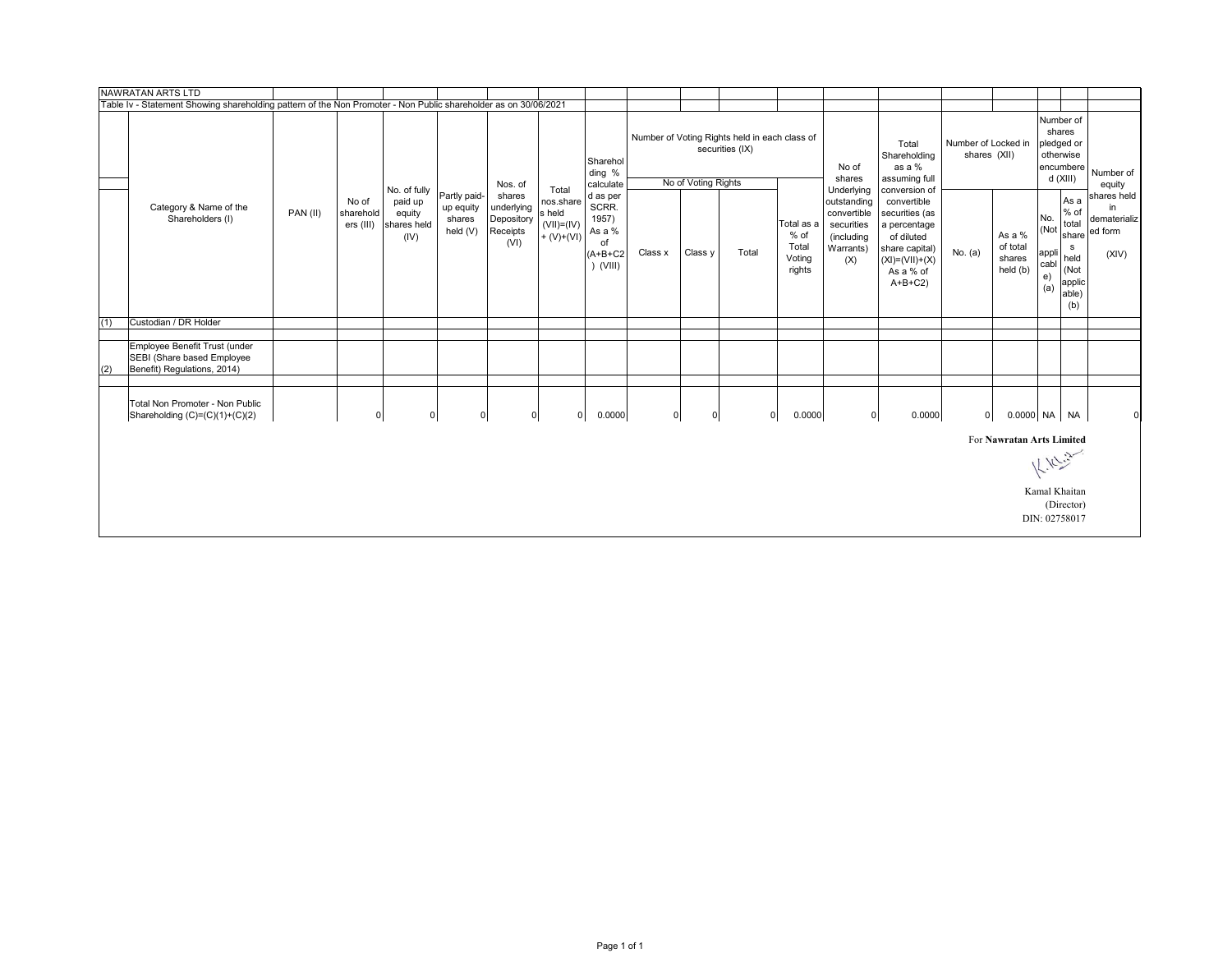|          | NAWRATAN ARTS LTD    |                                    |             |                                      |                                                                                       |                             |                                                                                                                                    |                   |                                                                     |            |                                                                                    |                                                                                |  |  |
|----------|----------------------|------------------------------------|-------------|--------------------------------------|---------------------------------------------------------------------------------------|-----------------------------|------------------------------------------------------------------------------------------------------------------------------------|-------------------|---------------------------------------------------------------------|------------|------------------------------------------------------------------------------------|--------------------------------------------------------------------------------|--|--|
| Annexure |                      |                                    |             |                                      |                                                                                       |                             |                                                                                                                                    |                   |                                                                     |            |                                                                                    |                                                                                |  |  |
|          |                      |                                    |             |                                      | Table V - Statement showing details of significant beneficial owners as on 30/06/2021 |                             |                                                                                                                                    |                   |                                                                     |            |                                                                                    |                                                                                |  |  |
|          |                      |                                    |             |                                      |                                                                                       |                             |                                                                                                                                    |                   |                                                                     |            |                                                                                    |                                                                                |  |  |
|          | Details of the (SBO) |                                    |             | Details of the registered owner      |                                                                                       |                             | Details of<br>holding /<br>exercise of<br>right of the<br>SBO in the<br>reporting<br>company,<br>whether<br>direct or<br>indirect: |                   |                                                                     |            |                                                                                    | Date of<br>creation /<br>acquition of<br>significant<br>beneficial<br>interest |  |  |
|          |                      | (1)                                |             |                                      | (II)                                                                                  | Whether by virtue of: (III) |                                                                                                                                    |                   |                                                                     |            |                                                                                    |                                                                                |  |  |
|          |                      | PAN / Passport<br>No. in case of a |             |                                      | PAN / Passport<br>No. in case of a                                                    |                             |                                                                                                                                    |                   | Rights on<br>distributable<br>dividend or any<br>other distribution | Exercise   | Exercise<br>lof<br>significant                                                     | (IV)                                                                           |  |  |
| Sr No    | Name                 | foreign national                   | Nationality | Name                                 | foreign national Nationality                                                          |                             | Shares (%)                                                                                                                         | Voting rights (%) | (%)                                                                 | of control | influence                                                                          |                                                                                |  |  |
| -1       |                      |                                    |             | <b>LHP PRIVATE</b><br><b>LIMITED</b> | AAACL9250G                                                                            | <b>INDIAN</b>               | 157000                                                                                                                             | 14.2727           |                                                                     |            |                                                                                    |                                                                                |  |  |
|          | Total                |                                    |             |                                      |                                                                                       |                             | 157000                                                                                                                             | 14.2727           |                                                                     |            |                                                                                    |                                                                                |  |  |
|          |                      |                                    |             |                                      |                                                                                       |                             |                                                                                                                                    |                   |                                                                     |            | For Nawratan Arts Limited<br>12.10<br>Kamal Khaitan<br>(Director)<br>DIN: 02758017 |                                                                                |  |  |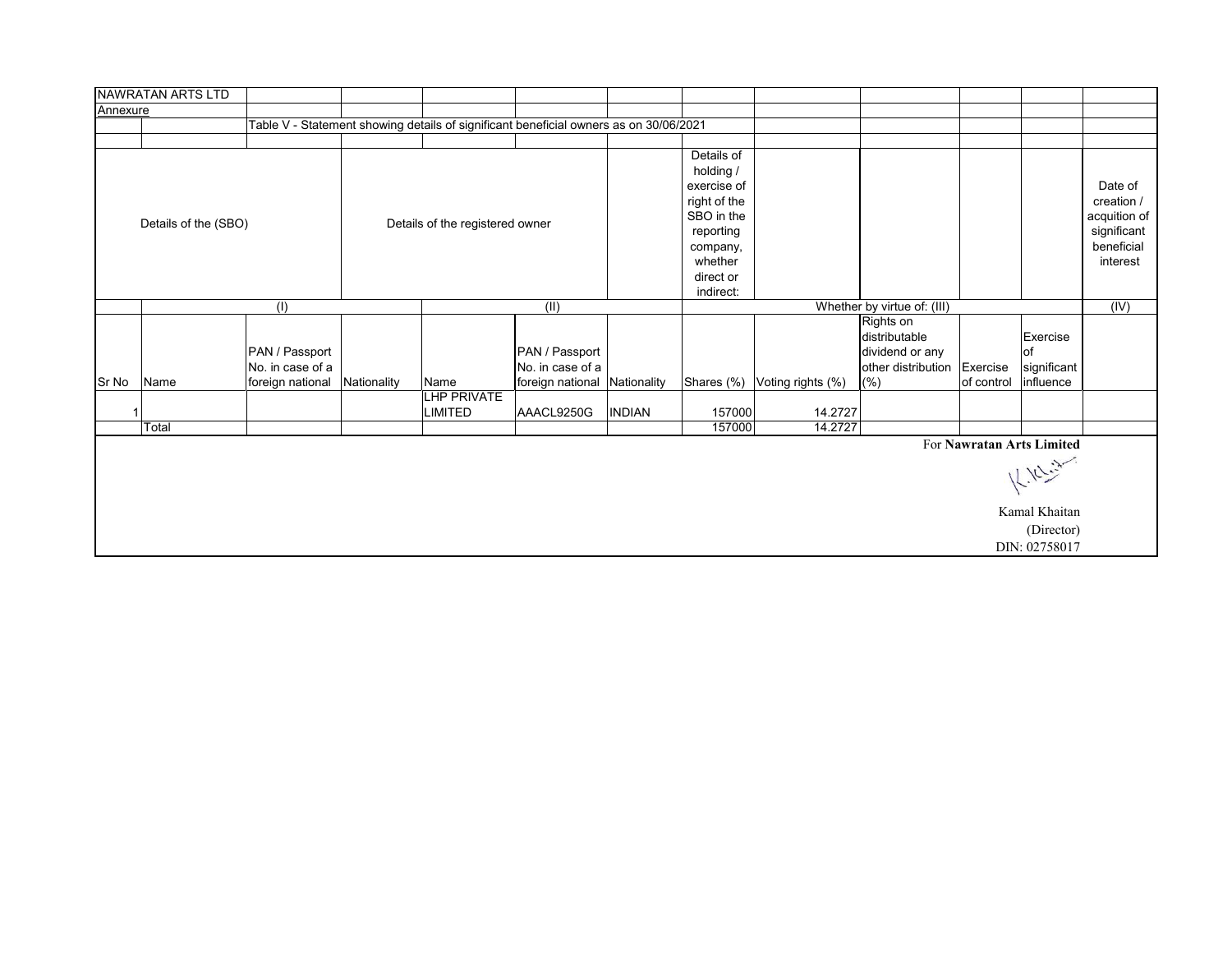|       | <b>NAWRATAN ARTS LTD</b>                                   |          |            |                                       |        |               |                |       |                                    |      |                           |
|-------|------------------------------------------------------------|----------|------------|---------------------------------------|--------|---------------|----------------|-------|------------------------------------|------|---------------------------|
|       | List of shareholders (other than Res Ind) as on 30/06/2021 |          |            |                                       |        |               |                |       |                                    |      |                           |
| SI No | Folio/Client Id                                            | Dp Id    | <b>PAN</b> | Name                                  | Shares | $\frac{0}{0}$ | Physical       | Demat | Category                           | Type | Sub Type                  |
|       | 130972358                                                  | IN301549 | AAFHP2259D | PRADEEP GOENKA                        | 15000  | 1.3636        | $\overline{0}$ |       | 15000 Promoter - Individuals/HUF   | 16   |                           |
|       |                                                            |          |            | <b>TOTAL</b>                          | 15000  | 1.3636        | $\overline{0}$ |       | 15000 Promoter - Individuals/HUF   |      |                           |
|       | 131949253                                                  | IN301549 | AAACL9250G | <b>LHP PRIVATE LIMITED</b>            | 157000 | 14.2727       | $\overline{0}$ |       | 157000 Promoter - Bodies Corporate | 5    | 12                        |
|       |                                                            |          |            | <b>TOTAL</b>                          | 157000 | 14.2727       | $\Omega$       |       | 157000 Promoter - Bodies Corporate |      |                           |
|       | 1000641                                                    |          |            | <b>ADINATH VINIMAY PVT LTD</b>        | 100    | 0.0091        | 100            |       | 0 Bodies Corporate                 |      |                           |
|       | 2 000640                                                   |          |            | AHINSA VINIMOY PVT LTD                | 100    | 0.0091        | 100            |       | 0 Bodies Corporate                 |      |                           |
|       | 3 000643                                                   |          |            | <b>BAKLIWAL FINVESH PVT LTD</b>       | 100    | 0.0091        | 100            |       | 0 Bodies Corporate                 |      |                           |
|       | 4 000631                                                   |          |            | BAKLIWAL HOLDINGS PVT LTD             | 100    | 0.0091        | 100            |       | 0 Bodies Corporate                 |      |                           |
|       | 5 000629                                                   |          |            | CUBE COMMUNICATION PVT LTD            | 100    | 0.0091        | 100            |       | 0 Bodies Corporate                 |      |                           |
|       | 6 1207980000004173                                         | 79800    | AABCD1191K | <b>DENTAX INDIA LIMITED</b>           | 50000  | 4.5455        | $\mathbf{0}$   |       | 50000 Bodies Corporate             | 25   | 12                        |
|       | 7 000620                                                   |          |            | DEW DROPS MERCHANTS PVT LTD           | 100    | 0.0091        | 100            |       | 0 Bodies Corporate                 |      |                           |
|       | 8000657                                                    |          |            | EXIM SCRIPT VANIJYA PVT LTD           | 17600  | 1.6000        | 17600          |       | 0 Bodies Corporate                 |      |                           |
|       | 9000617                                                    |          |            | FAIRDEAL MARKETING PVT. LTD           | 100    | 0.0091        | 100            |       | 0 Bodies Corporate                 |      |                           |
|       | 10 000648                                                  |          |            | FREE WRINGS EXPORT PVT LTD            | 100    | 0.0091        | 100            |       | 0 Bodies Corporate                 |      |                           |
|       | 11 000626                                                  |          |            | GREAL WESTERN SUPPLIERS AGENCY P LTD  | 100    | 0.0091        | 100            |       | 0 Bodies Corporate                 |      |                           |
|       | 12 000636                                                  |          |            | HIRISE MERCHANTS PVT LTD              | 100    | 0.0091        | 100            |       | 0 Bodies Corporate                 |      |                           |
|       | 13 000630                                                  |          |            | HOLLY SEA FINVEST PVT LTD             | 100    | 0.0091        | 100            |       | 0 Bodies Corporate                 |      |                           |
|       | 14 000637                                                  |          |            | KILTON EXPORTS PVT LTD                | 100    | 0.0091        | 100            |       | 0 Bodies Corporate                 |      |                           |
|       | 15 000653                                                  |          |            | KUSH TRADING & COMMERCE PVT LTD       | 100    | 0.0091        | 100            |       | 0 Bodies Corporate                 |      |                           |
|       | 16 000619                                                  |          |            | LOVEJOY MERCHAND PVT LTD              | 100    | 0.0091        | 100            |       | 0 Bodies Corporate                 |      |                           |
|       | 17 000623                                                  |          |            | <b>LYTON CONSULTANCY PVT LTD</b>      | 100    | 0.0091        | 100            |       | 0 Bodies Corporate                 |      |                           |
|       | 18 000651                                                  |          |            | LYTON MANAGEMENT SERVICES PVT LTD     | 100    | 0.0091        | 100            |       | 0 Bodies Corporate                 |      |                           |
|       | 19 000654                                                  |          |            | MAXIMUM COMMERCIAL PVT LTD            | 100    | 0.0091        | 100            |       | 0 Bodies Corporate                 |      |                           |
|       | 20 000644                                                  |          |            | N.K.P. HOLDING PVT LTD                | 100    | 0.0091        | 100            |       | 0 Bodies Corporate                 |      |                           |
|       | 21 000639                                                  |          |            | NAMOKAR MERCANDIES PVT LTD            | 100    | 0.0091        | 100            |       | 0 Bodies Corporate                 |      |                           |
|       | 22 000635                                                  |          |            | NEON VINIMAY PVT LTD                  | 100    | 0.0091        | 100            |       | 0 Bodies Corporate                 |      |                           |
|       | 23 000633                                                  |          |            | NIKHIL HOLDING PVT LTD                | 100    | 0.0091        | 100            |       | 0 Bodies Corporate                 |      |                           |
|       | 24 000616                                                  |          |            | NILGIR VINIMOY PVT. LTD               | 100    | 0.0091        | 100            |       | 0 Bodies Corporate                 |      |                           |
|       | 25 000628                                                  |          |            | PINKY EXIM P LTD                      | 100    | 0.0091        | 100            |       | 0 Bodies Corporate                 |      |                           |
|       | 26 000632                                                  |          |            | PINKY HOLDING PVT LTD                 | 100    | 0.0091        | 100            |       | 0 Bodies Corporate                 |      |                           |
|       | 27 00646A                                                  |          |            | PNR HOLDINGS (P) LTD                  | 100    | 0.0091        | 100            |       | 0 Bodies Corporate                 |      |                           |
|       | 28 000642                                                  |          |            | PRECIOUS MERCHANTS PVT LTD            | 100    | 0.0091        | 100            |       | 0 Bodies Corporate                 |      |                           |
|       | 29 000656                                                  |          |            | PRIDENT & SHERATON COMMERCIAL PVT LTD | 100    | 0.0091        | 100            |       | 0 Bodies Corporate                 |      |                           |
|       | 30 000652                                                  |          |            | R N P HOLDINGS (P) LTD                | 100    | 0.0091        | 100            |       | 0 Bodies Corporate                 |      |                           |
|       | 31 000621                                                  |          |            | RADIUM FINVEST & CREDIT CO. P LTD     | 100    | 0.0091        | 100            |       | 0 Bodies Corporate                 |      |                           |
|       | 32 000624                                                  |          |            | RAHUL TREXIM P LTD                    | 100    | 0.0091        | 100            |       | 0 Bodies Corporate                 |      |                           |
|       | 33 000655                                                  |          |            | RAJHANS CRDITS & FINVEST PVT LTD      | 100    | 0.0091        | 100            |       | 0 Bodies Corporate                 |      |                           |
|       | 34 000618                                                  |          |            | SCIONARA COMMUNICATION PVT LTD        | 100    | 0.0091        | 100            |       | 0 Bodies Corporate                 |      |                           |
|       | 35 000622                                                  |          |            | SCIONARA TREX PVT LTD                 | 100    | 0.0091        | 100            |       | 0 Bodies Corporate                 |      |                           |
|       | 36 000645                                                  |          |            | SCIONVARA FINVEST PVT LTD             | 100    | 0.0091        | 100            |       | 0 Bodies Corporate                 |      |                           |
|       | 37 000647                                                  |          |            | URANIUM FINVEST CO.PVT LTD            | 100    | 0.0091        | 100            |       | 0 Bodies Corporate                 |      |                           |
|       | 38 000634                                                  |          |            | <b>VECTTOR BYAPAR PVT LTD</b>         | 100    | 0.0091        | 100            |       | 0 Bodies Corporate                 |      |                           |
|       |                                                            |          |            | <b>TOTAL</b>                          | 71200  | 6.4727        | 21200          |       | 50000 Bodies Corporate             |      |                           |
|       |                                                            |          |            |                                       |        |               |                |       |                                    |      | For Nawratan Arts Limited |

For **Nawratan Arts Limited**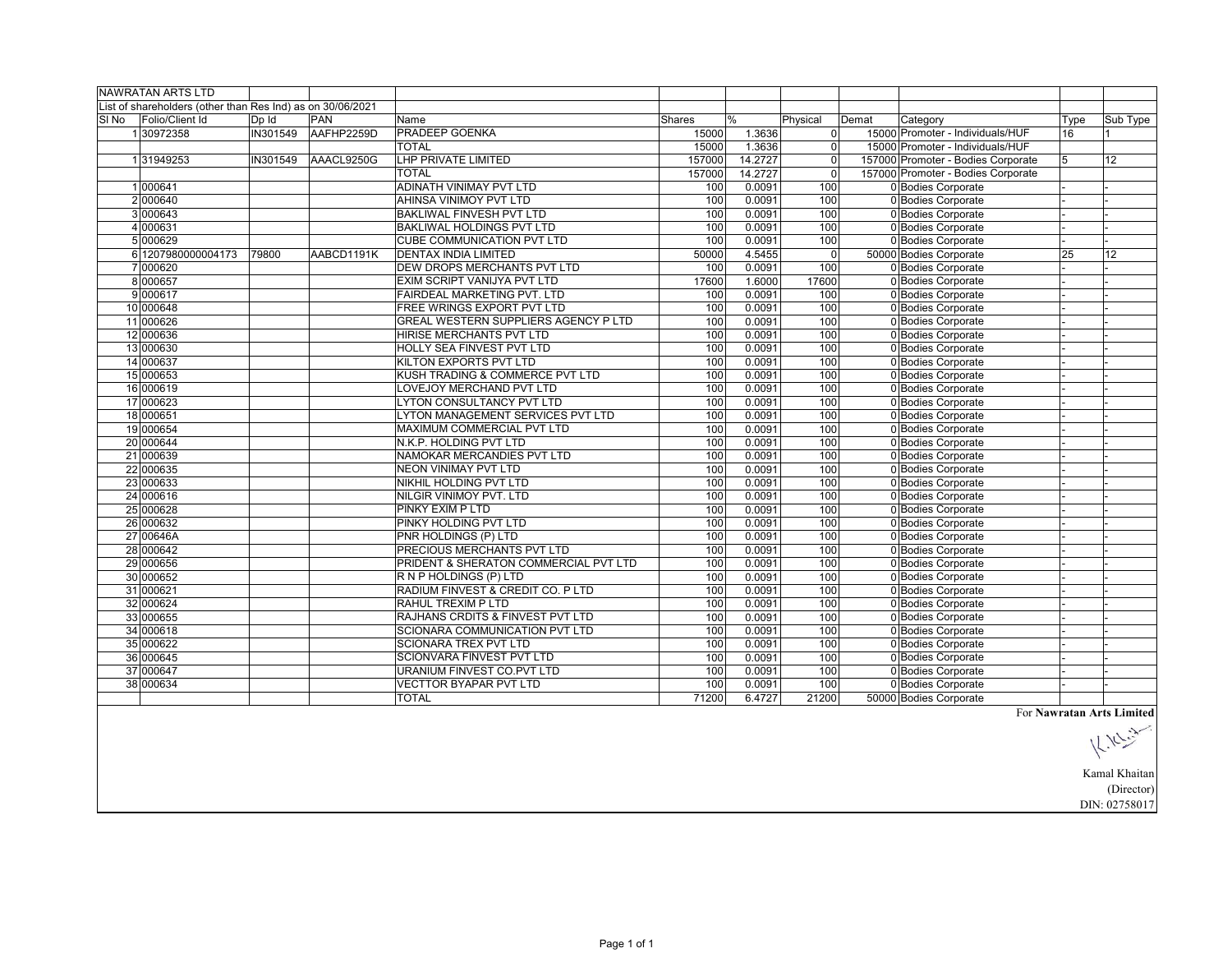**CHALLAN** 

From: To: MAHESHWARI DATAMATICS PVT. LTD. NAWRATAN ARTS LTD<br>23 R.N.MUKHERJEE ROAD, 5TH FLOOR 9,BRABOURNE ROAD 23 R.N.MUKHERJEE ROAD, 5TH FLOOR 9,BRABOURI<br>KOLKATA - 700001 600001 KOLKATA - 700001 Phone : 2248-2248/2243-5029 KOLKATA Email: mdpldc@yahoo.com

Shareholding Pattern as on 30/06/2021 Investors' Grievance Report for quarter ended 30/06/2021 Balance Confirmation Certificate Clause 74(5) Confirmation Distribution Schedule both in value and in numbers

For MAHESHWARI DATAMATICS PVT. LTD.

#### **CHALLAN**

From: To: MAHESHWARI DATAMATICS PVT. LTD. NAWRATAN ARTS LTD 23 R.N.MUKHERJEE ROAD, 5TH FLOOR 9,BRABOURNE ROAD KOLKATA - 700001 3RD.FLOOR Phone : 2248-2248/2243-5029 KOLKATA Email: mdpldc@yahoo.com

Shareholding Pattern as on 30/06/2021 Investors' Grievance Report for quarter ended 30/06/2021 Balance Confirmation Certificate Clause 74(5) Confirmation Distribution Schedule both in value and in numbers

For MAHESHWARI DATAMATICS PVT. LTD.

For **Nawratan Arts Limited**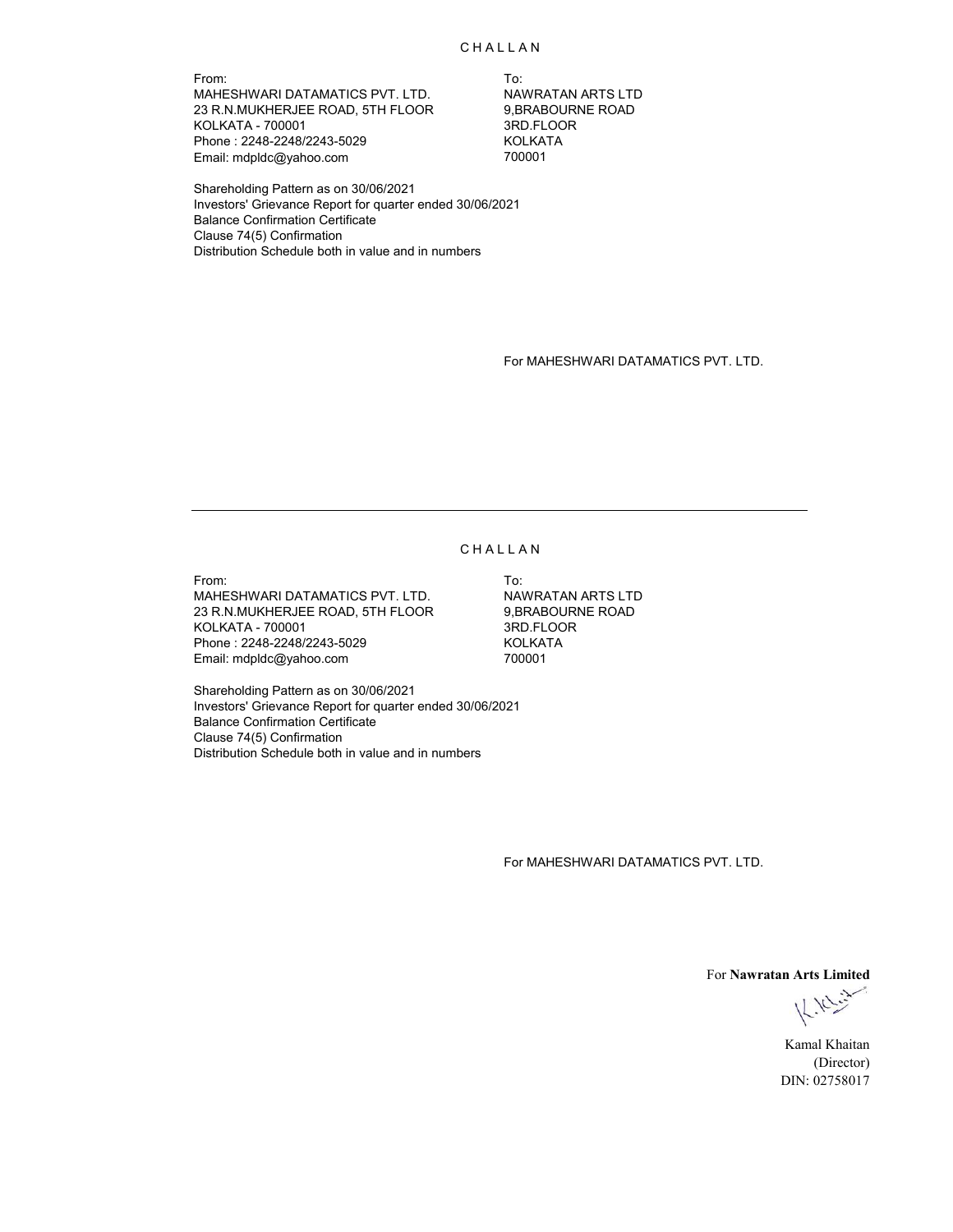| Distribution Schedule as on 30/06/2021<br>$\frac{1}{6}$ age<br>% age<br>No of Holders<br>No of Shares<br>Share Holding<br>72.7053<br>1.3682<br>Upto 50<br>301<br>15050<br>51 to 100<br>17.8744<br>74<br>7400<br>0.6727<br>151 to 250<br>3<br>0.7246<br>700<br>0.0636<br>$\overline{4}$<br>8800<br>501 to 5000<br>0.9662<br>0.8000<br>Above 5000<br>32<br>1068050<br>7.7295<br>97.0955<br><b>Grand Total</b><br>414<br>100.0000<br>1100000<br>100.0000<br>Distribution Schedule as on 30/06/2021<br>% age<br>Share Holding<br>No of Holders<br>No of Shares<br>% age<br>2.1045<br>Upto 500<br>378<br>91.3043<br>23150<br>501 to 1000<br>0.2415<br>800<br>0.0727<br>1<br>1001 to 2000<br>0.2415<br>1500<br>0.1364<br>1<br>2001 to 3000<br>0.2415<br>0.2273<br>1<br>2500<br>0.2415<br>3001 to 4000<br>1<br>4000<br>0.3636<br>5001 to 10000<br>2.4155<br>89500<br>10<br>8.1364<br>$\overline{22}$<br>Above 10000<br>5.3140<br>978550<br>88.9591<br><b>Grand Total</b><br>414<br>100.0000<br>1100000<br>100.0000<br>Distribution Schedule as on 30/06/2021<br>Notional Value of (Rs.)<br>No of Holders<br>% age<br>% age<br>Amount (Rs.)<br><b>Upto 5000</b><br>91.3043<br>231500<br>2.1045<br>378<br>5001 to 10000<br>0.2415<br>8000<br>0.0727<br>1<br>0.2415<br>10001 to 20000<br>15000<br>0.1364<br>1<br>20001 to 30000<br>0.2415<br>25000<br>0.2273<br>1<br>30001 to 40000<br>0.2415<br>0.3636<br>1<br>40000<br>50001 to 100000<br>2.4155<br>895000<br>8.1364<br>10<br>22<br>Above 100000<br>5.3140<br>9785500<br>88.9591<br><b>Grand Total</b><br>414<br>100.0000<br>11000000<br>100.0000 |                          |  |  |  |
|-------------------------------------------------------------------------------------------------------------------------------------------------------------------------------------------------------------------------------------------------------------------------------------------------------------------------------------------------------------------------------------------------------------------------------------------------------------------------------------------------------------------------------------------------------------------------------------------------------------------------------------------------------------------------------------------------------------------------------------------------------------------------------------------------------------------------------------------------------------------------------------------------------------------------------------------------------------------------------------------------------------------------------------------------------------------------------------------------------------------------------------------------------------------------------------------------------------------------------------------------------------------------------------------------------------------------------------------------------------------------------------------------------------------------------------------------------------------------------------------------------------------------------------------------------------------------------------------|--------------------------|--|--|--|
|                                                                                                                                                                                                                                                                                                                                                                                                                                                                                                                                                                                                                                                                                                                                                                                                                                                                                                                                                                                                                                                                                                                                                                                                                                                                                                                                                                                                                                                                                                                                                                                           | <b>NAWRATAN ARTS LTD</b> |  |  |  |
|                                                                                                                                                                                                                                                                                                                                                                                                                                                                                                                                                                                                                                                                                                                                                                                                                                                                                                                                                                                                                                                                                                                                                                                                                                                                                                                                                                                                                                                                                                                                                                                           |                          |  |  |  |
|                                                                                                                                                                                                                                                                                                                                                                                                                                                                                                                                                                                                                                                                                                                                                                                                                                                                                                                                                                                                                                                                                                                                                                                                                                                                                                                                                                                                                                                                                                                                                                                           |                          |  |  |  |
|                                                                                                                                                                                                                                                                                                                                                                                                                                                                                                                                                                                                                                                                                                                                                                                                                                                                                                                                                                                                                                                                                                                                                                                                                                                                                                                                                                                                                                                                                                                                                                                           |                          |  |  |  |
|                                                                                                                                                                                                                                                                                                                                                                                                                                                                                                                                                                                                                                                                                                                                                                                                                                                                                                                                                                                                                                                                                                                                                                                                                                                                                                                                                                                                                                                                                                                                                                                           |                          |  |  |  |
|                                                                                                                                                                                                                                                                                                                                                                                                                                                                                                                                                                                                                                                                                                                                                                                                                                                                                                                                                                                                                                                                                                                                                                                                                                                                                                                                                                                                                                                                                                                                                                                           |                          |  |  |  |
|                                                                                                                                                                                                                                                                                                                                                                                                                                                                                                                                                                                                                                                                                                                                                                                                                                                                                                                                                                                                                                                                                                                                                                                                                                                                                                                                                                                                                                                                                                                                                                                           |                          |  |  |  |
|                                                                                                                                                                                                                                                                                                                                                                                                                                                                                                                                                                                                                                                                                                                                                                                                                                                                                                                                                                                                                                                                                                                                                                                                                                                                                                                                                                                                                                                                                                                                                                                           |                          |  |  |  |
|                                                                                                                                                                                                                                                                                                                                                                                                                                                                                                                                                                                                                                                                                                                                                                                                                                                                                                                                                                                                                                                                                                                                                                                                                                                                                                                                                                                                                                                                                                                                                                                           |                          |  |  |  |
|                                                                                                                                                                                                                                                                                                                                                                                                                                                                                                                                                                                                                                                                                                                                                                                                                                                                                                                                                                                                                                                                                                                                                                                                                                                                                                                                                                                                                                                                                                                                                                                           |                          |  |  |  |
|                                                                                                                                                                                                                                                                                                                                                                                                                                                                                                                                                                                                                                                                                                                                                                                                                                                                                                                                                                                                                                                                                                                                                                                                                                                                                                                                                                                                                                                                                                                                                                                           |                          |  |  |  |
|                                                                                                                                                                                                                                                                                                                                                                                                                                                                                                                                                                                                                                                                                                                                                                                                                                                                                                                                                                                                                                                                                                                                                                                                                                                                                                                                                                                                                                                                                                                                                                                           |                          |  |  |  |
|                                                                                                                                                                                                                                                                                                                                                                                                                                                                                                                                                                                                                                                                                                                                                                                                                                                                                                                                                                                                                                                                                                                                                                                                                                                                                                                                                                                                                                                                                                                                                                                           |                          |  |  |  |
|                                                                                                                                                                                                                                                                                                                                                                                                                                                                                                                                                                                                                                                                                                                                                                                                                                                                                                                                                                                                                                                                                                                                                                                                                                                                                                                                                                                                                                                                                                                                                                                           |                          |  |  |  |
|                                                                                                                                                                                                                                                                                                                                                                                                                                                                                                                                                                                                                                                                                                                                                                                                                                                                                                                                                                                                                                                                                                                                                                                                                                                                                                                                                                                                                                                                                                                                                                                           |                          |  |  |  |
|                                                                                                                                                                                                                                                                                                                                                                                                                                                                                                                                                                                                                                                                                                                                                                                                                                                                                                                                                                                                                                                                                                                                                                                                                                                                                                                                                                                                                                                                                                                                                                                           |                          |  |  |  |
|                                                                                                                                                                                                                                                                                                                                                                                                                                                                                                                                                                                                                                                                                                                                                                                                                                                                                                                                                                                                                                                                                                                                                                                                                                                                                                                                                                                                                                                                                                                                                                                           |                          |  |  |  |
|                                                                                                                                                                                                                                                                                                                                                                                                                                                                                                                                                                                                                                                                                                                                                                                                                                                                                                                                                                                                                                                                                                                                                                                                                                                                                                                                                                                                                                                                                                                                                                                           |                          |  |  |  |
|                                                                                                                                                                                                                                                                                                                                                                                                                                                                                                                                                                                                                                                                                                                                                                                                                                                                                                                                                                                                                                                                                                                                                                                                                                                                                                                                                                                                                                                                                                                                                                                           |                          |  |  |  |
|                                                                                                                                                                                                                                                                                                                                                                                                                                                                                                                                                                                                                                                                                                                                                                                                                                                                                                                                                                                                                                                                                                                                                                                                                                                                                                                                                                                                                                                                                                                                                                                           |                          |  |  |  |
|                                                                                                                                                                                                                                                                                                                                                                                                                                                                                                                                                                                                                                                                                                                                                                                                                                                                                                                                                                                                                                                                                                                                                                                                                                                                                                                                                                                                                                                                                                                                                                                           |                          |  |  |  |
|                                                                                                                                                                                                                                                                                                                                                                                                                                                                                                                                                                                                                                                                                                                                                                                                                                                                                                                                                                                                                                                                                                                                                                                                                                                                                                                                                                                                                                                                                                                                                                                           |                          |  |  |  |
|                                                                                                                                                                                                                                                                                                                                                                                                                                                                                                                                                                                                                                                                                                                                                                                                                                                                                                                                                                                                                                                                                                                                                                                                                                                                                                                                                                                                                                                                                                                                                                                           |                          |  |  |  |
|                                                                                                                                                                                                                                                                                                                                                                                                                                                                                                                                                                                                                                                                                                                                                                                                                                                                                                                                                                                                                                                                                                                                                                                                                                                                                                                                                                                                                                                                                                                                                                                           |                          |  |  |  |
|                                                                                                                                                                                                                                                                                                                                                                                                                                                                                                                                                                                                                                                                                                                                                                                                                                                                                                                                                                                                                                                                                                                                                                                                                                                                                                                                                                                                                                                                                                                                                                                           |                          |  |  |  |
|                                                                                                                                                                                                                                                                                                                                                                                                                                                                                                                                                                                                                                                                                                                                                                                                                                                                                                                                                                                                                                                                                                                                                                                                                                                                                                                                                                                                                                                                                                                                                                                           |                          |  |  |  |
|                                                                                                                                                                                                                                                                                                                                                                                                                                                                                                                                                                                                                                                                                                                                                                                                                                                                                                                                                                                                                                                                                                                                                                                                                                                                                                                                                                                                                                                                                                                                                                                           |                          |  |  |  |
|                                                                                                                                                                                                                                                                                                                                                                                                                                                                                                                                                                                                                                                                                                                                                                                                                                                                                                                                                                                                                                                                                                                                                                                                                                                                                                                                                                                                                                                                                                                                                                                           |                          |  |  |  |
|                                                                                                                                                                                                                                                                                                                                                                                                                                                                                                                                                                                                                                                                                                                                                                                                                                                                                                                                                                                                                                                                                                                                                                                                                                                                                                                                                                                                                                                                                                                                                                                           |                          |  |  |  |
|                                                                                                                                                                                                                                                                                                                                                                                                                                                                                                                                                                                                                                                                                                                                                                                                                                                                                                                                                                                                                                                                                                                                                                                                                                                                                                                                                                                                                                                                                                                                                                                           |                          |  |  |  |
|                                                                                                                                                                                                                                                                                                                                                                                                                                                                                                                                                                                                                                                                                                                                                                                                                                                                                                                                                                                                                                                                                                                                                                                                                                                                                                                                                                                                                                                                                                                                                                                           |                          |  |  |  |
|                                                                                                                                                                                                                                                                                                                                                                                                                                                                                                                                                                                                                                                                                                                                                                                                                                                                                                                                                                                                                                                                                                                                                                                                                                                                                                                                                                                                                                                                                                                                                                                           |                          |  |  |  |
|                                                                                                                                                                                                                                                                                                                                                                                                                                                                                                                                                                                                                                                                                                                                                                                                                                                                                                                                                                                                                                                                                                                                                                                                                                                                                                                                                                                                                                                                                                                                                                                           |                          |  |  |  |
|                                                                                                                                                                                                                                                                                                                                                                                                                                                                                                                                                                                                                                                                                                                                                                                                                                                                                                                                                                                                                                                                                                                                                                                                                                                                                                                                                                                                                                                                                                                                                                                           |                          |  |  |  |
|                                                                                                                                                                                                                                                                                                                                                                                                                                                                                                                                                                                                                                                                                                                                                                                                                                                                                                                                                                                                                                                                                                                                                                                                                                                                                                                                                                                                                                                                                                                                                                                           |                          |  |  |  |
|                                                                                                                                                                                                                                                                                                                                                                                                                                                                                                                                                                                                                                                                                                                                                                                                                                                                                                                                                                                                                                                                                                                                                                                                                                                                                                                                                                                                                                                                                                                                                                                           |                          |  |  |  |

For, **Nawratan Arts Limited**